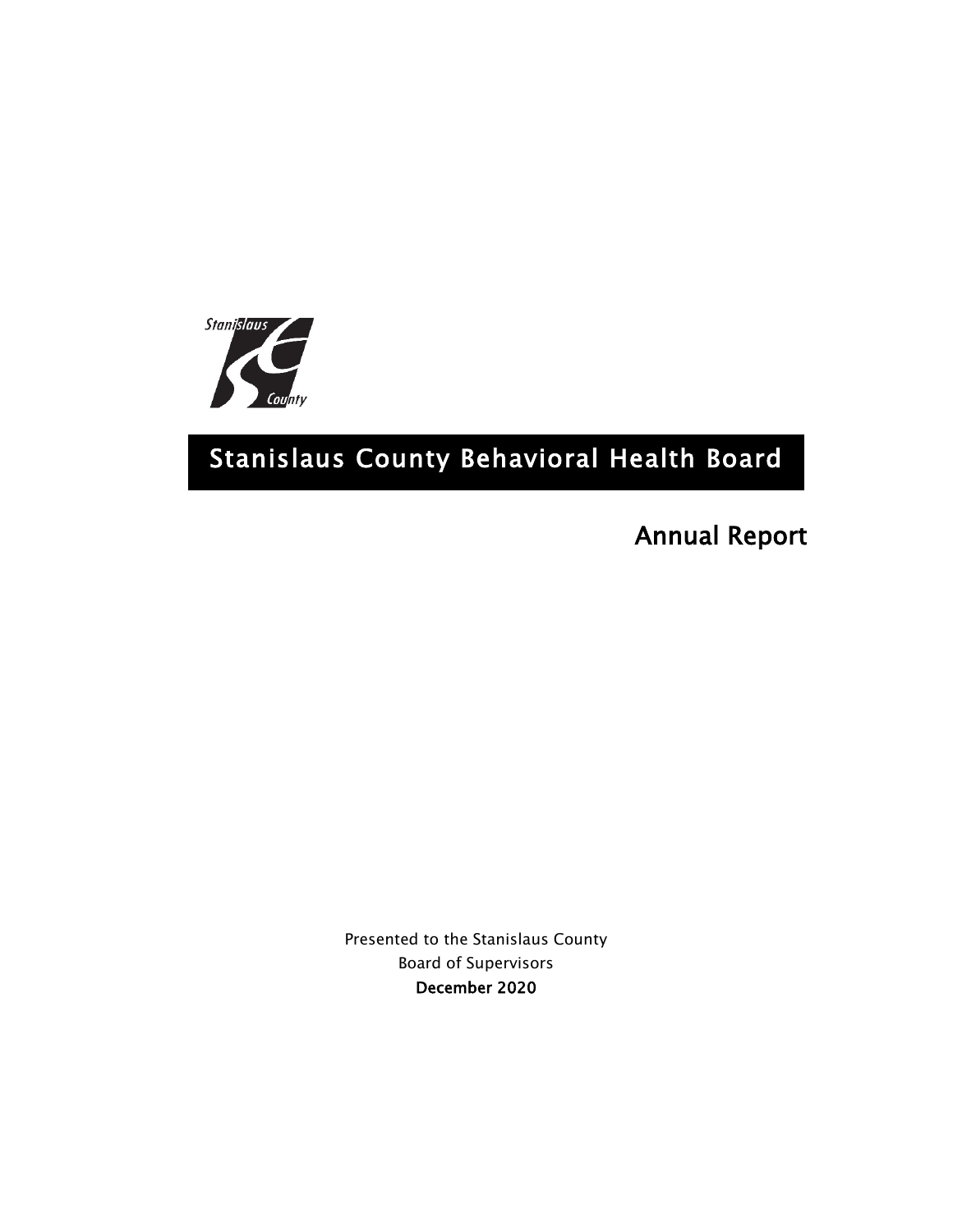## **ANNUAL REPORT TO THE BOARD OF SUPERVISORS**

INTRODUCTION MISSION STATEMENT BEHAVIORAL HEALTH BOARD MEMBERS EXECUTIVE SUMMARY

ADMINISTRATIVE AND FISCAL MANAGEMENT COMMITTEE MANAGED CARE COMMITTEE PREVENTION AND COMMUNITY EDUCATION/OUTREACH COMMITTEE IMPACT DEPARTMENT RUN SERVICES IMPACT CONTRACT RUN SERVICES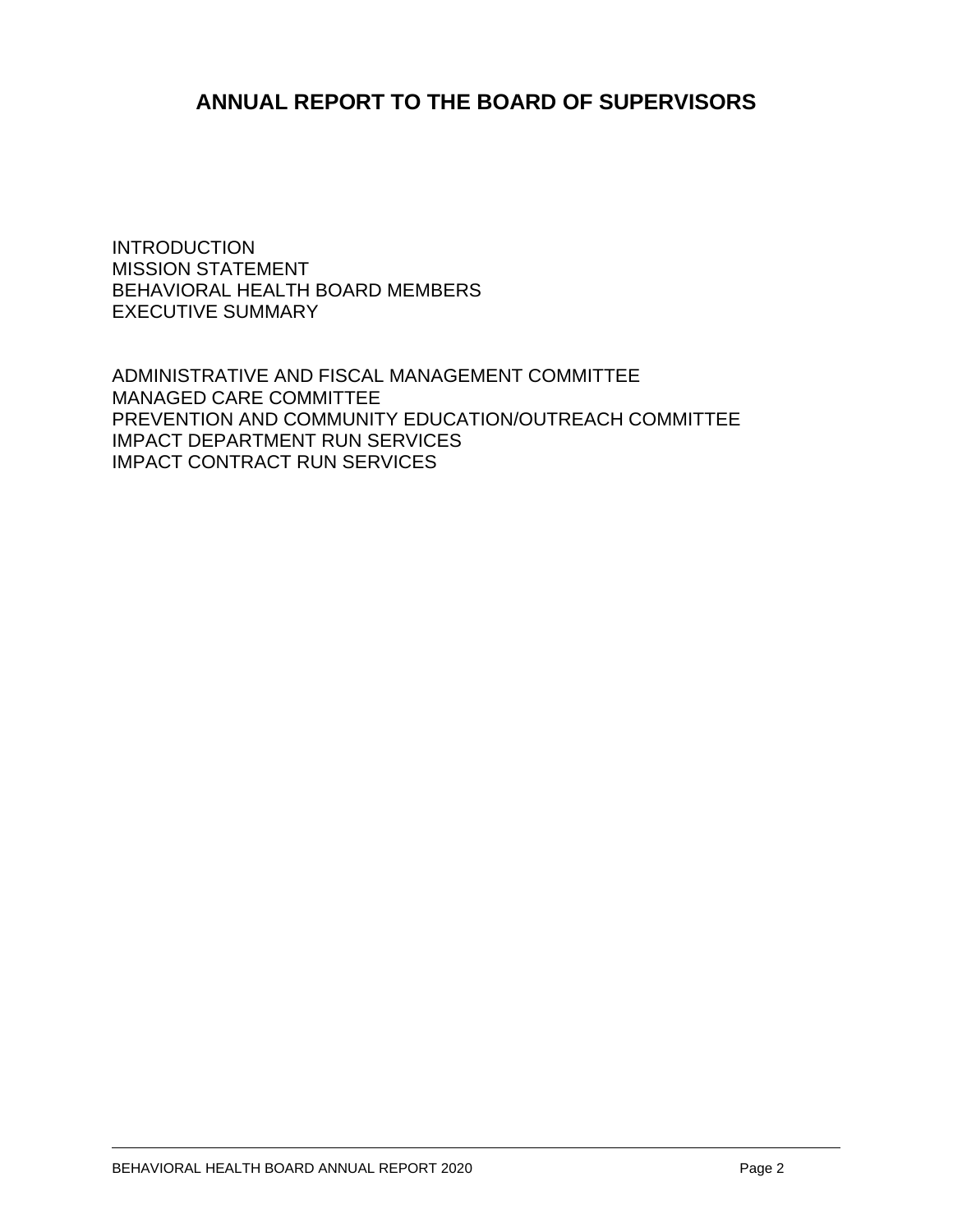#### **ANNUAL REPORT TO THE BOARD OF SUPERVISORS FROM THE BEHAVIORAL HEALTH BOARD INTRODUCTION**

The Behavioral Health Board is appointed by the Board of Supervisors as an advisory body to the Board of Supervisors and the local Behavioral Health Director. The role of the Behavioral Health Board is established in statute (Welfare and Institutions Code Section 5604.2) and includes the following responsibilities:

- Review and evaluate the community's public mental health and substance use disorder needs, services, facilities, and special problems in any facility within the county or jurisdiction where mental health and substance use disorder evaluations or services are being provided, including, but not limited to, schools, emergency departments, and psychiatric facilities.
- Review any county agreements entered into pursuant to Section 5650. The local mental health board may make recommendations to the Board of Supervisors regarding concerns identified within these agreements.
- Advise the Board of Supervisors and the local Behavioral Health Director as to any aspect of the local mental health program. Local mental health boards may request assistance from the local patients' rights advocates when reviewing and advising on mental health evaluation or services provide in public facilities with limited access.
- Review and approve the procedures used to ensure citizen and professional involvement at all stages of the planning process. Involvement shall include individuals with lived experience of mental illness and their families, community members, living with mental illnesses on a daily basis, such as education, emergency services, employment, health care, housing, law enforcement, local business owners, social services, seniors, transportation, and veterans.
- Submit an annual report to the Board of Supervisors on the needs and performance of the County's mental health system.
- Review and make recommendations on applicants for the appointment of a local Director of Behavioral Health Services. The Board shall be included in the selection process prior to the vote of the Board of Supervisors.
- Review and comment on the County's performance outcome data and communicate its findings to the California Mental Health Planning Council.

It is the duty of the Stanislaus County Behavioral Health Board to provide an annual update to the Board of Supervisors concerning the performance of Behavioral Health and Recovery Services. It is the Behavioral Health Board's honor to present this information to the Board of Supervisors at this time.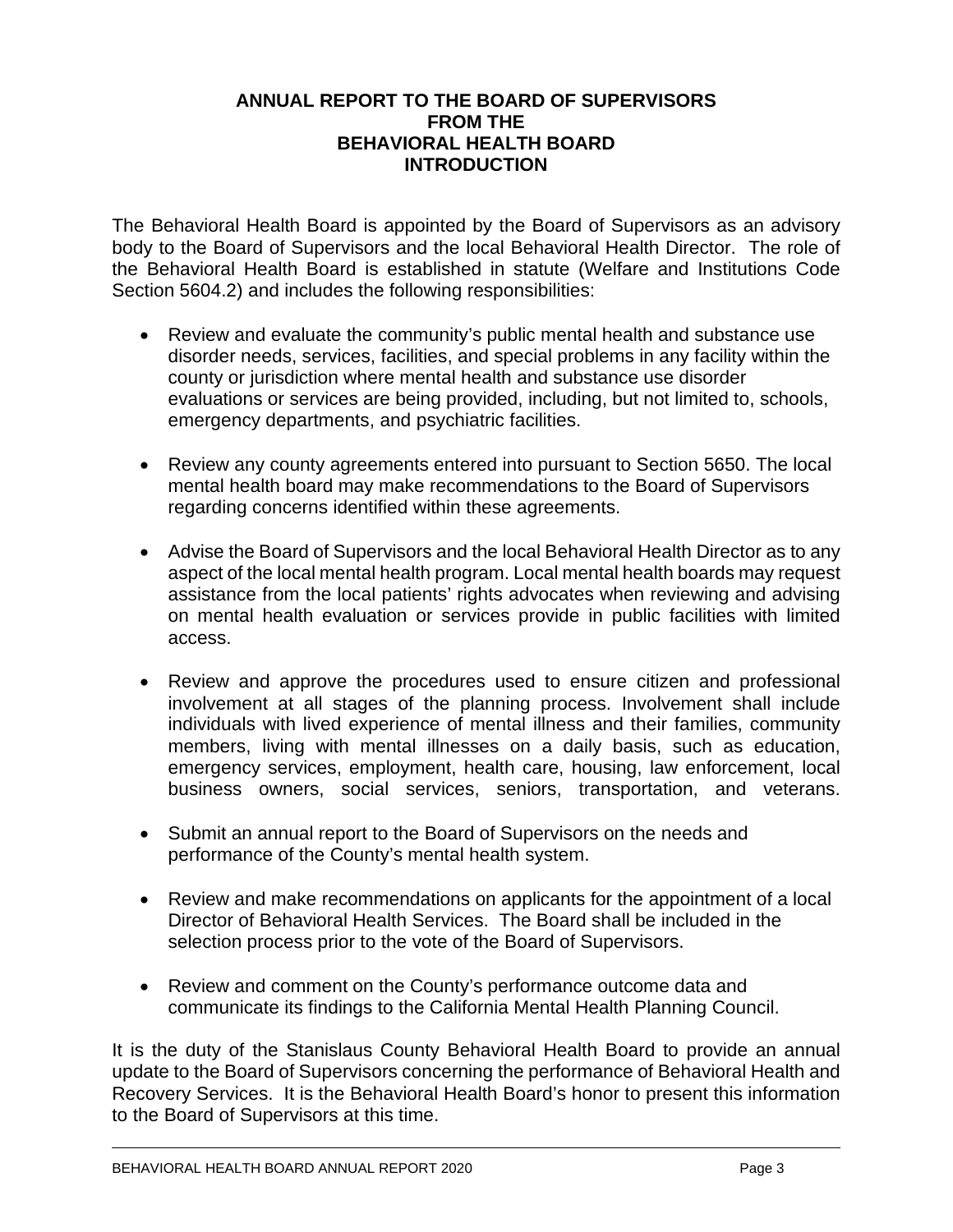The Behavioral Health Board is comprised of a wide range of individuals representing the diversity of the County population. Currently there are 13 members on the Board, comprised of consumers of mental health services, family members of consumers, mental health professionals and others interested and concerned about the mental health system in Stanislaus County. The composition of the Behavioral Health Board meets the statutory requirements for having consumers and family members on the Board. The Behavioral Health Board membership is diverse, including two Latino members, one Southeast Asian member, and one Dutch Caribbean member. Pursuant to statute, a member of the Board of Supervisors is also a Behavioral Health Board member.

Members of the Behavioral Health Board are appointed based upon Supervisorial District. In the past, efforts to bring the Board to full complement included out-of-district appointments. This practice will be discouraged as Board of Supervisor members wish to appoint and Behavioral Health Board members wish to be appointed from the district in which they reside. However, a Board of Supervisors member may initiate an out-ofdistrict appointment if he or she is willing to cede a vacancy in his or her district and the candidate is agreeable to this as well. Behavioral Health Board members continually discuss mental health and substance use issues with members of the public and seek interested individuals willing to fill vacant positions, as they become available. Currently, concerted efforts to recruit individuals representing the various ethnic and cultural groups in the county are being made.

Behavioral Health Board members meet monthly in a public meeting to bring attention to mental health issues, and each member of the Board participates in at least one of six committee meetings designed to focus on more detailed components of mental health and substance use issues. Committees currently consist of the Administrative, and Fiscal Management, Managed Care, Prevention and Community Education/Outreach, Impact – Department Run Services, Impact – Contract Run Services. Additionally, the Executive Committee, consisting of the Chair, Vice-Chair and Committee Chairs, meets regularly with the Director of Behavioral Health and Recovery Services and other staff members to set goals and future direction for the Behavioral Health Board. Ad hoc committees are used when needed to address issues that arise.

The Behavioral Health Board is responsible for acting as a liaison to the Board of Supervisors. The Behavioral Health Board is tasked with identifying issues affecting the community as it relates to the mental health and substance use disorder needs for consumers and those who advocate for them. Members of the Behavioral Health Board feel strongly that the needs of individuals with a substance use disorder and/or mental illness in Stanislaus County must be given the highest priority in terms of continued support and resources to maintain programs that currently exist within the system. Members of the Behavioral Health Board are committed to this goal.

Mental illness and substance use disorder challenges are not confined to individuals, alone. Mental illness and substance use disorders affect family members, businesses, law enforcement, schools and the community as a whole.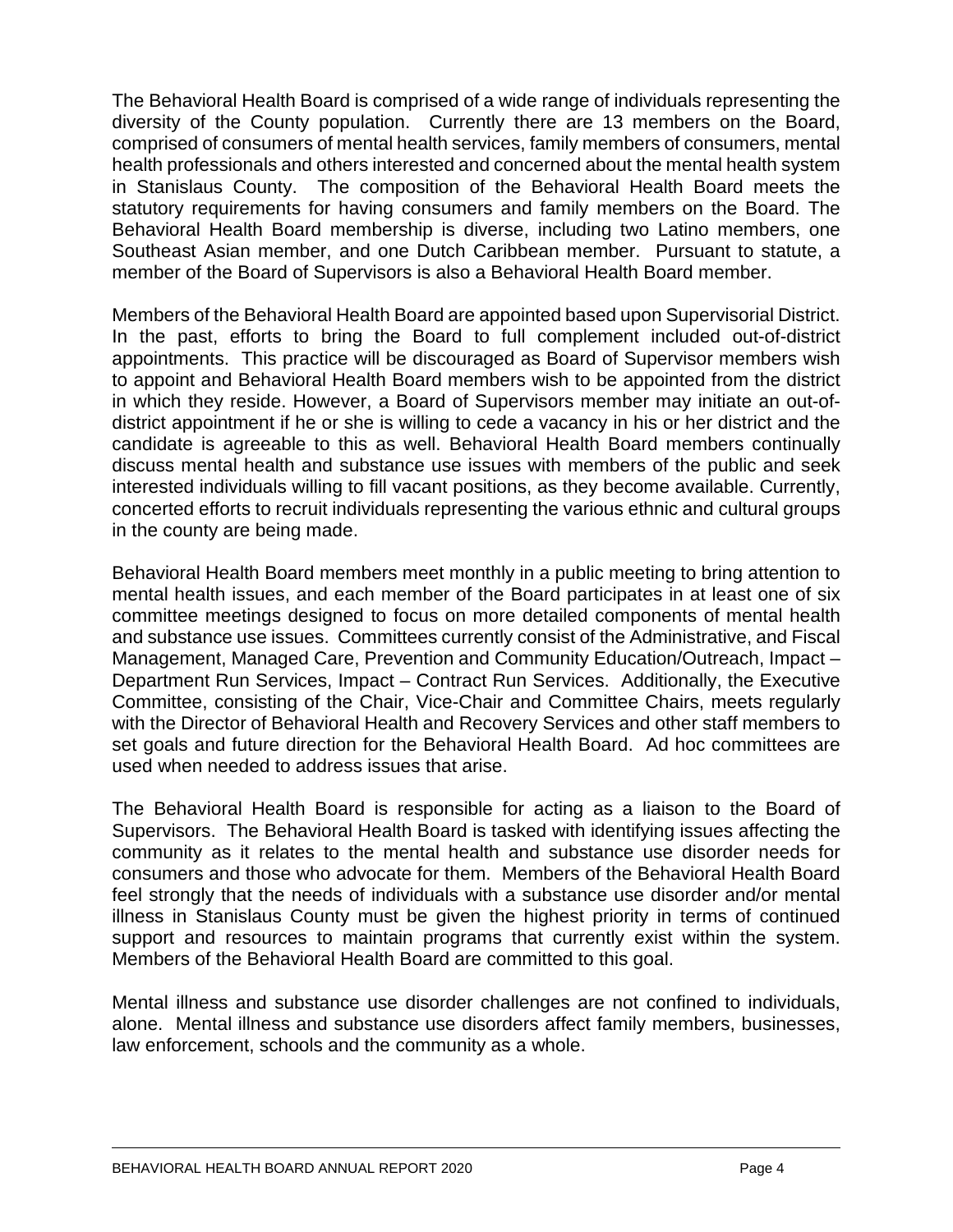Those who experience serious and persistent mental illness and/or substance use disorders are overrepresented in the homeless population, criminal justice system, and often have co-occurring substance use disorders and serious mental illness, all of which can have an adverse impact on community health and quality of life. This compounding effect is one reason the Behavioral Health Board brings awareness to mental health and substance use issues, supports the Board of Supervisors as they continue its support of Behavioral Health and Recovery Services and the mental health treatment services provided for our community.

Collaborative efforts were a high priority during the preceding year. The need to maximize resources among and between public agencies and community-based agencies, as well as the need for information sharing with other county Behavioral Health Boards remain primary objectives.

As the community emerges through the Covid-19 Crisis, the Behavioral Health Board will continue to seek information and work with others in the mental health and substance use disorder community.

This report will highlight some of the programs currently in place at Behavioral Health and Recovery Services (BHRS). This work is accomplished through the Adult System of Care, Older Adult System of Care, Forensics Services, the Children's System of Care, and Managed Care Services. The Department's Fiscal Year 2019-2020 Adopted Final Budget was \$139,827,087, an increase of 7.8% over the prior Fiscal Year. Of the total budget, \$116.185,347 was dedicated for use in mental health programs and \$22,162,547 in substance use disorder programs. The remaining \$1,479,193 was earmarked for use in the public guardian program. Total staffing for the Department, was approximately 489 full-time staff. Behavioral Health and Recovery Services served 11,582 unique mental health and substance use consumers during Fiscal Year 2019-2020. This figure reflects an approximate 4% increase from Fiscal Year 2012-2013, but an 8% decrease from Fiscal Year 2018-2019. The chart on page 6 of this report shows historical data on the number of consumers served.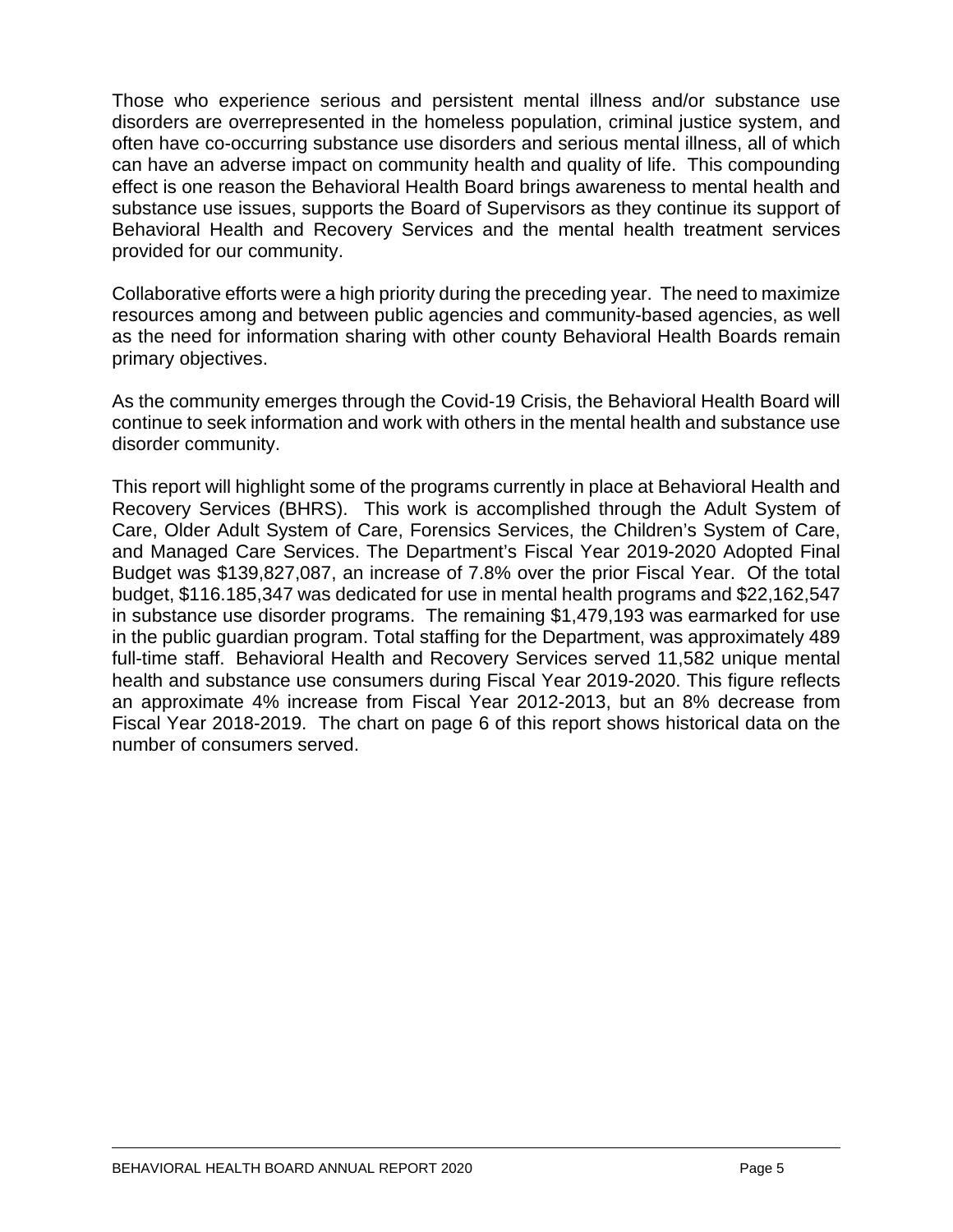

- The chart above depicts the number of unique mental health (MH) and substance use (SU) consumers for each fiscal year. The number is unduplicated between MH and SU (i.e., if consumers receive both MH and SUD services, they are counted only once.)
- FY04/05 through FY11/12 (first half) includes consumers served in treatment programs only.
- FY11/12 (second half) through FY18/19 includes consumers served in treatment programs and participants in non-treatment programs.
- Due to the timing of this report and data reconciliation, the most recent fiscal year may not represent all consumers served; each year, this figure will be updated based on the most current figures.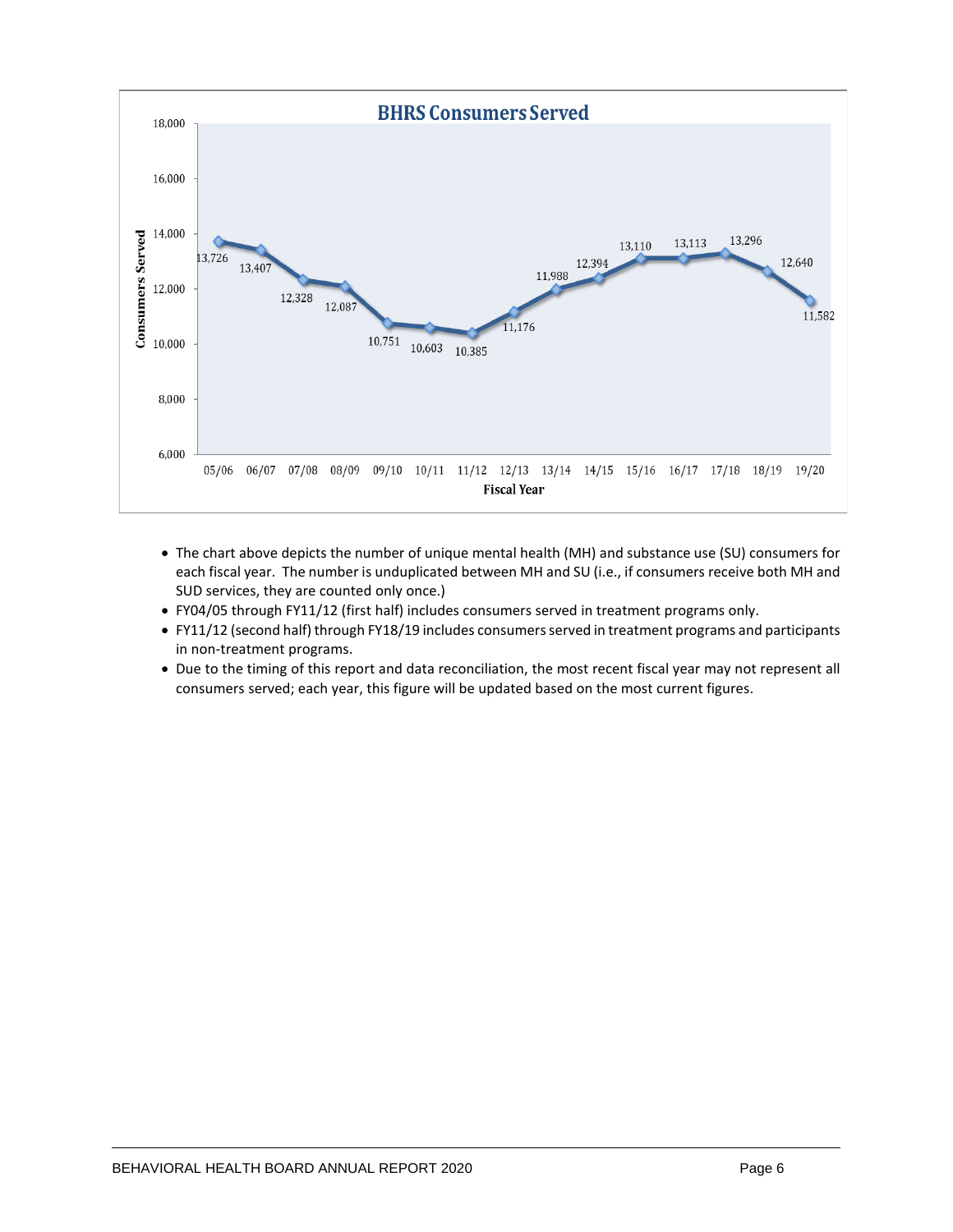## **BEHAVIORAL HEALTH BOARD MEMBERS**



**Carlos Hernandez, Jr., Chair District 1**



**Kathy Rupe, Vice Chair District 3**



**Supervisor Terry Withrow Board of Supervisors District 3**



**Rebecca Clover District 3**



**Peter Dean District 1**



**Virginia Solorzano District 5**



**Annie Henrich District 2**



**Charmaine Monte District 4**



**Frank Ploof District 4**



**Jerald Rosenthal District 3**



**Jack Waldorf District 5**



**Officer Thomas H. Olsen California Highway Patrol**



**Michael Shinkel District 5**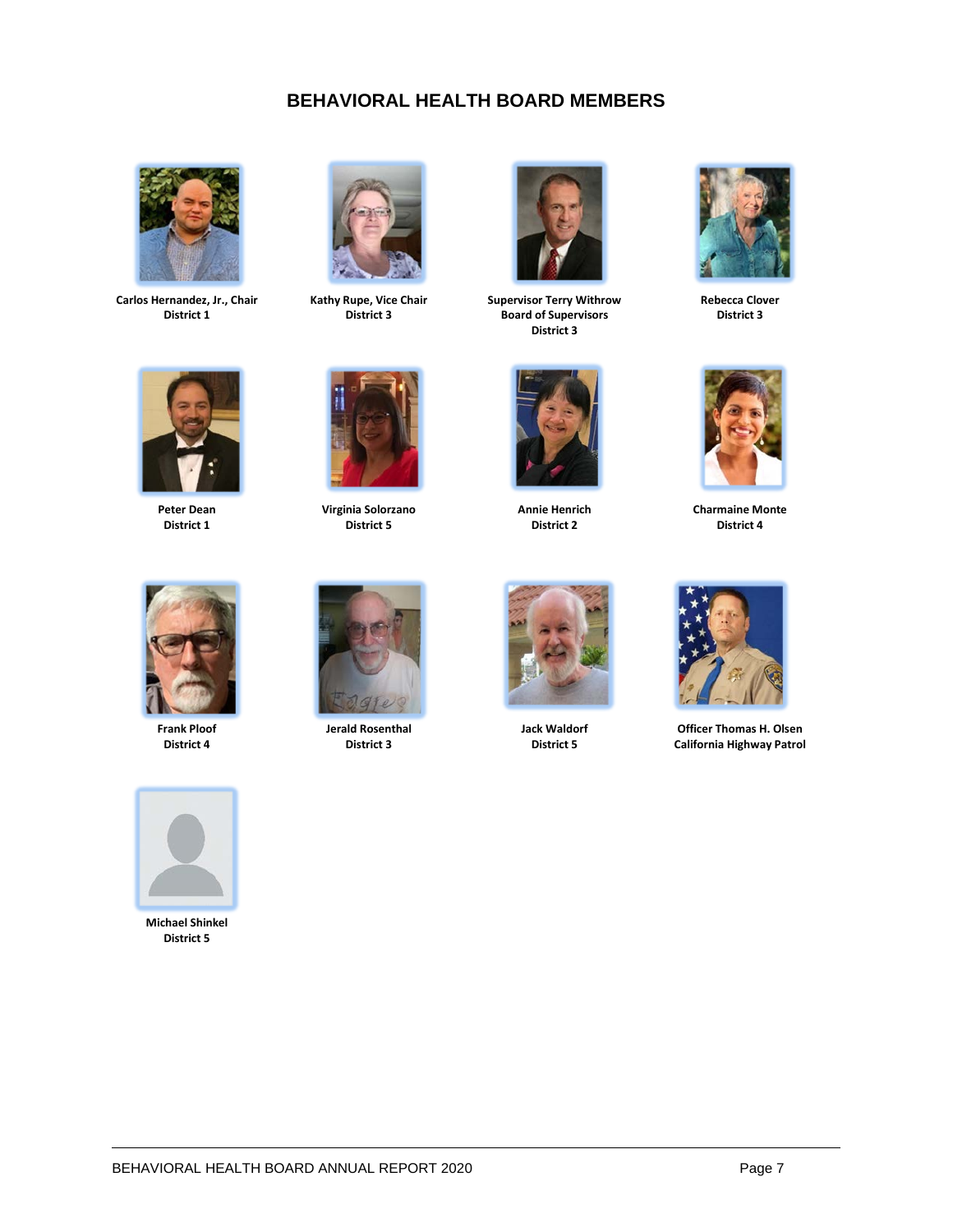#### **BEHAVIORAL HEALTH BOARD EXECUTIVE SUMMARY**

## **Mission Statement:**

The Stanislaus County Behavioral Health Board shall advocate for the highest possible quality of life, for the elimination of stigma through education, for removal of barriers to service, and will provide oversight and work in partnership with the staff of the County Behavioral Health Department.

The Behavioral Health Board is pleased to present their 2020 Annual Report to the Board of Supervisors. This has been the third year of operation for the Behavioral Health Board since the Mental Health Board and the Advisory Board on Substance Abuse Programs were combined.

The annual report contains reports on committee activities, data and reports from the department and CBO reports about their agencies and what services they provide.

The Board heard several informative presentation and reports throughout the year on a variety of topics, including the following:

- Ruben Imperial, Director provided updates on the Department's planning process for quality behavioral health services in the community. The planning process comprises of three sections. 1. Assessment; initiate conversation looking at areas identified focusing on major opportunities and challenges. 2. Asset mapping, 3. Planning, assessment, and input involving conversations with providers and partners.
- Housing Authority of Stanislaus County; B. Kauss, Director of Housing Authority of Stanislaus County provided an overview of the public housing programs offered to the community representing a total of eight surrounding counties. The housing Authority is working on several ongoing projects such as the purchase of a motel (aka Kansas House) in Modesto which will be utilized for permanent supportive housing for the residents of the Modesto Outside Emergency Shelter (MOES)
- MHSA plan Update FY 19-20 Leng Power Gave a brief background on MHSA, an overview of the five MHSA components: Community Services and Supports (CSS), Prevention and Early Intervention (PEI), Workforce Education and Training (WET), Capital facilities/Technological Needs (CF/TN) and Innovation (INN). The presentation included the following proposed 5-year innovation projects totaling \$38 million.
- California Association of Local Behavioral Health Boards and Commissions (CALBHB/C) presented. Theresa Comstock, Director with the CALBHB/C, discussed and provided information related to changes to the California Welfare and Institutions Codes 5604 and 5848 the Need of Adult Residential Facilities (ARFs); Criminal Justice; Older adults.
- Ceres Unified School District (CUSD). Brian Murphy, Coordinator provided an overview of the District's Mental Health Program. A three-tier comprehensive program with a systematic approach focuses on creating mental health awareness within the youth population. Tiers consist of mental health and stigma reduction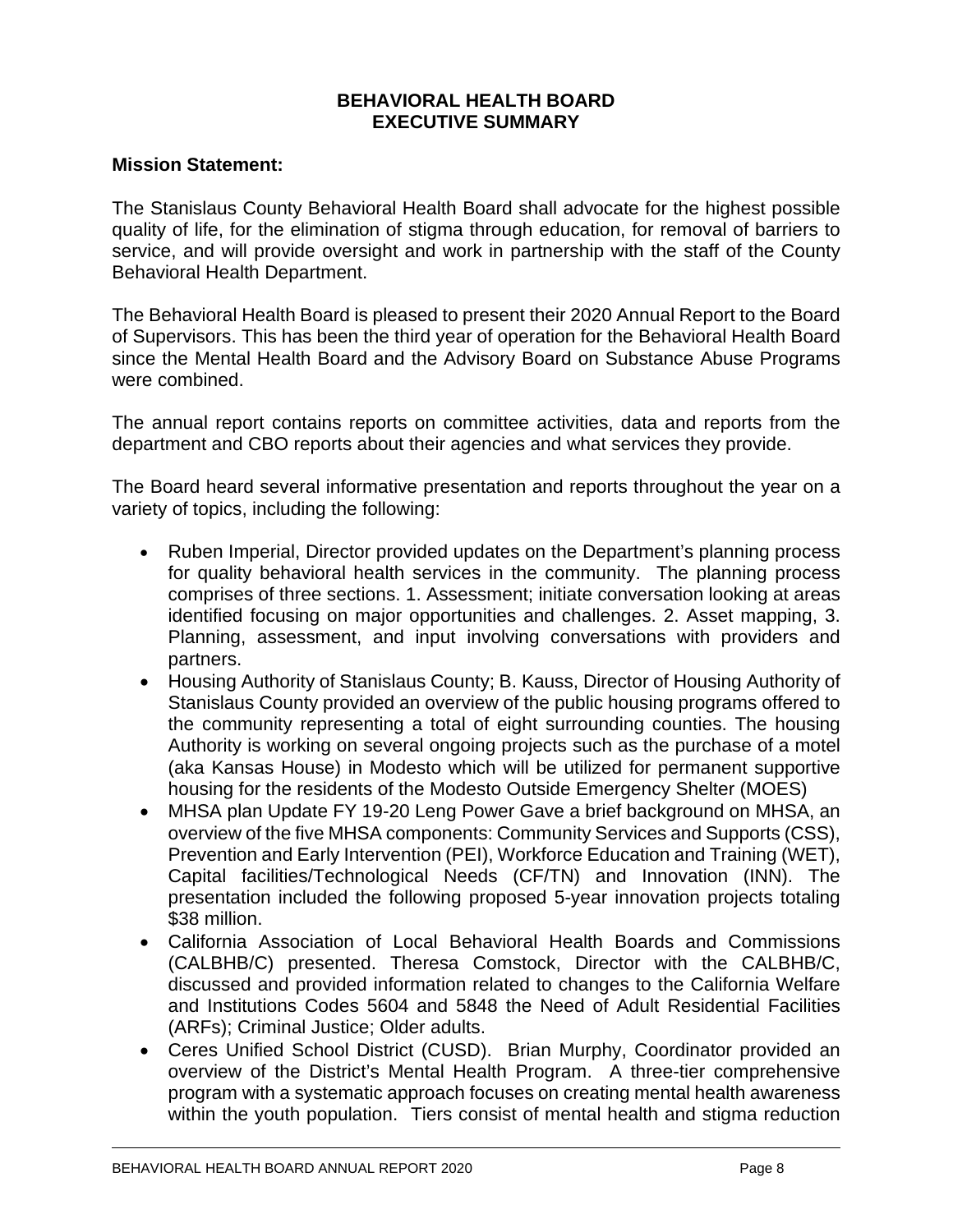and prevention, 2. Intervention, providing counseling by evidence based social emotional learning before any disciplinary need, and 3. Individual interventions focusing on professional development and training.

- Salvation Army Veteran's Program. Captain Snyder from the Salvation Army and Jaime Betancur, from the Department of Veteran's Affairs provided an overview of the collaboration of variety of services offered to the veteran population. Services include shelter, housing, meals, case management, employment.
- BHRS Budget Update. Mr. Ruben Imperial BHRS Director opened the presentation with a goal to provide an overview and update of the BHRS budget. Ruben shared a thorough overview of the county behavioral health three major funding sources; 1991 and 2011 Realignment; Mental Health Services Act (MHSA); Federal Financial Participation (FFP); in addition to other funds and grants that help support and augment realignment funding programs. Ruben highlighted the fiscal impact of Covid-19 and the department's planning to develop proposals for longterm and sustainable budget, and the submission of the Three-Year MHSA planning process.
- Through the Covid-19 crisis, Mr. Ruben Imperial provided periodic updates on the department's response. The committees have also had updates about the Covid-19 impact related to their particular area of focus.

## **The Behavioral Health Board educates the public about the mission and scope of responsibilities by:**

## **Goal 1:**

- Continuing to Review and evaluate the community's mental health needs, services, facilities and special programs.
- Advise the Board of Supervisors and the local Behavioral Health Director regarding any aspects of the local mental health programs.
- Review and approve the procedures used to ensure citizen and professional involvement at all stages of the planning process.
- Review and comment on the county's performance outcome data and communicate its finds to the State Mental Health Planning Council.
- Enhancing collaboration with individuals, families and communities to better advocate for constituents.
- Supporting the work of Stanislaus County Behavioral Health & Recovery Services (SBHRS).
- Making effective recommendations to the Stanislaus County Board of Supervisors.

## **Goal 2:**

- Advocate for the highest possible quality of life;
- Advocate for the removal of barriers to service;
- Provide oversight and work in partnership with the staff of the County Behavioral Health Department.

## **"I learned a long time ago the wisest thing I can do is be on my own side, be an advocate for myself and others like me."- Maya Angelou.**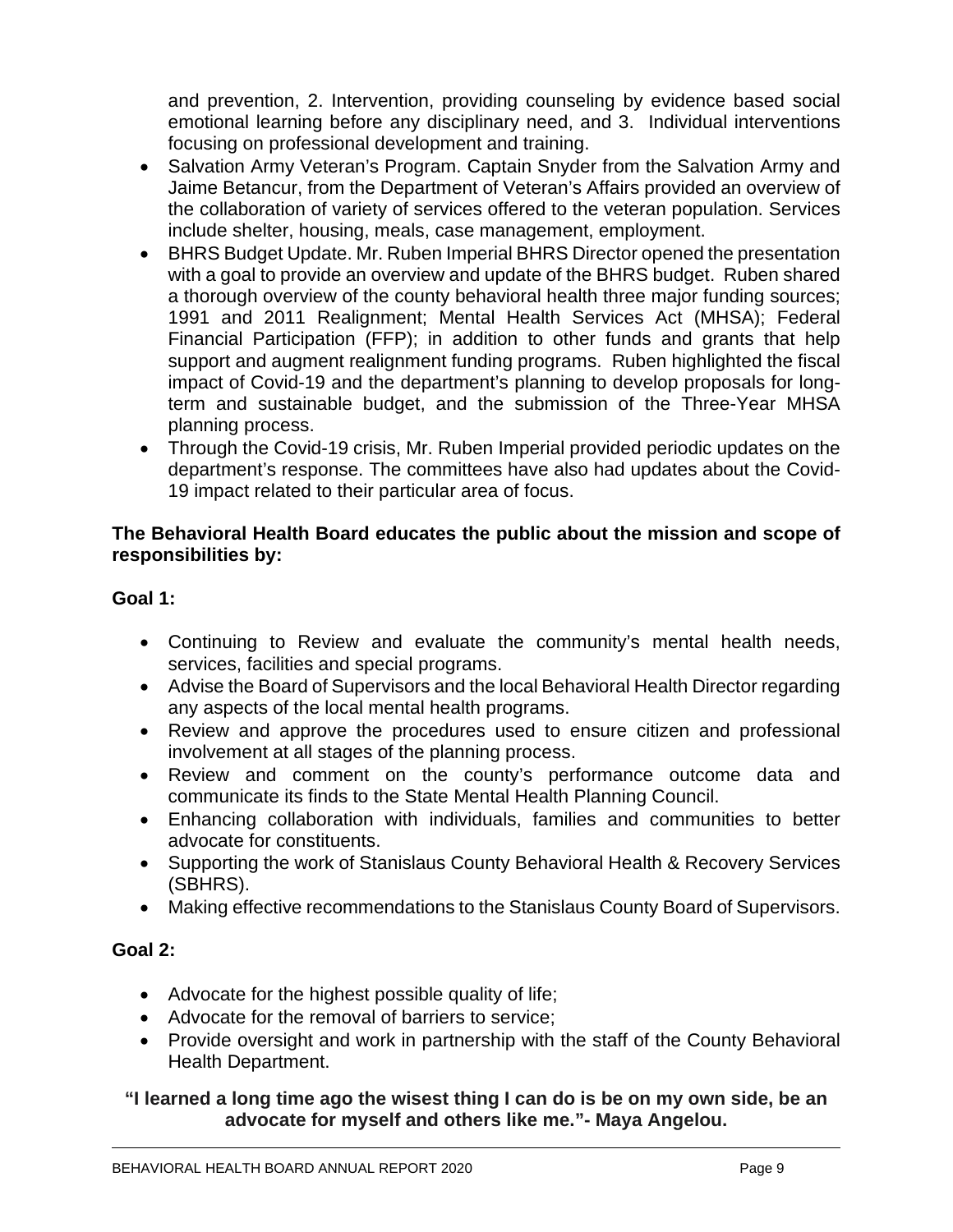After serving on the Behavioral Health Board for the past three years and during a pandemic, I am sincerely impressed by the leadership's innovation, collaborative approach, and commitment to the provision of quality services that result in consumer driven outcomes. It has been motivating seeing a few of our board members eager and willing to learn a new software tool such as Zoom in order to complete their Committee meetings virtually. As Board Chair this past year, one of my primary goals was to encourage a deeper level of engagement by the Board members. Our Board members are truly exceptional human beings who have a passion to make a change and help their fellow neighbor. Most importantly, SBHRS Board members have a passion for the mission of our county and for that I am truly blessed and honored to serve as the Chair of this committee. In conclusion, I want to recognize and thank the outstanding and dedicated members of the Behavioral Health Board for their work on the board and the board's committees which emphasize the important facades of this work. Let us continue to serve as we continue to keep our eyes fixated on the vision of the Stanislaus County Behavioral Health Board. Stay well.

Respectfully submitted by Carlos Hernandez Jr., Chairperson.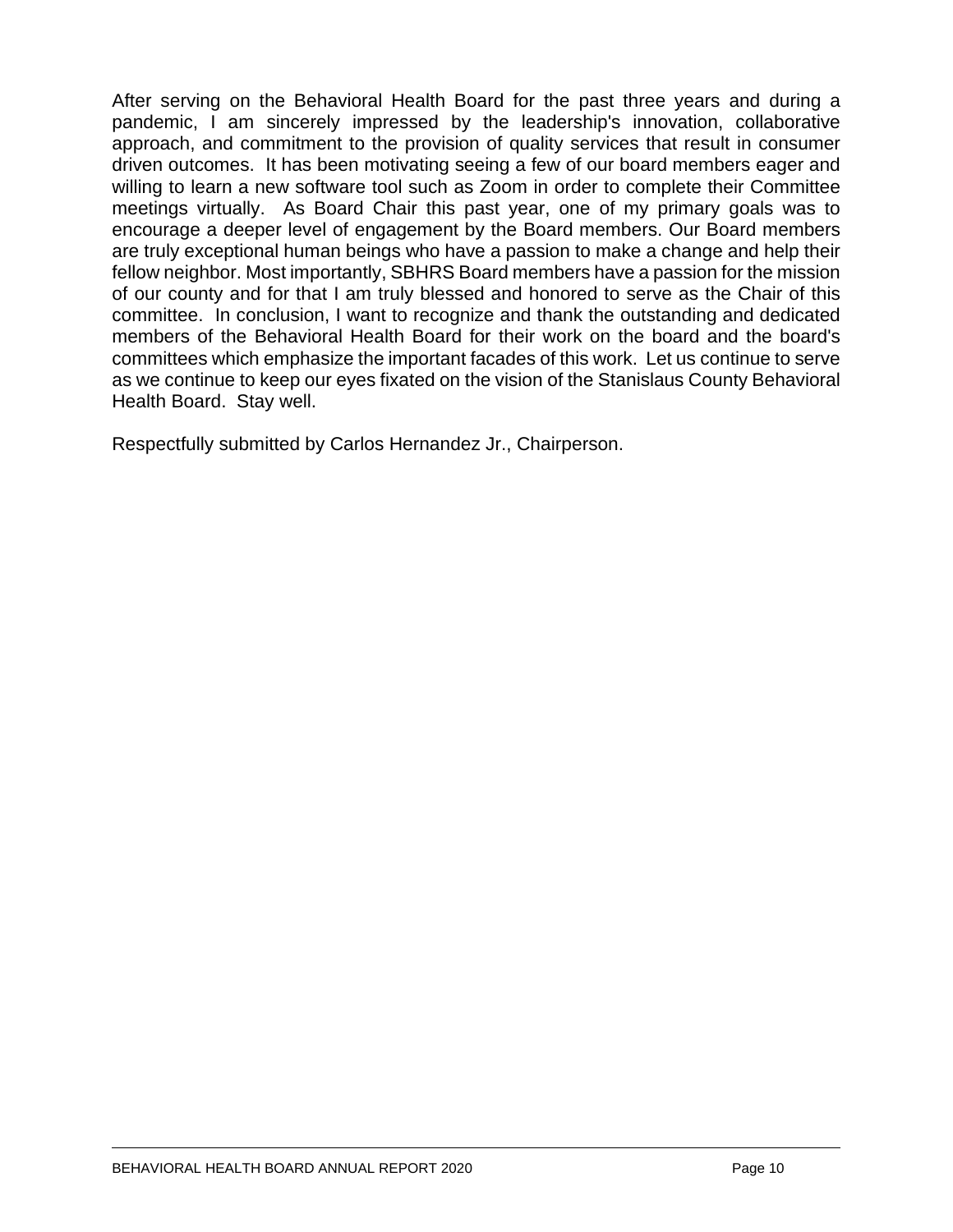## **ADMINISTRATIVE, FISCAL MANAGEMENT COMMITTEE**

## **Committee Chair:** Mike Shinkel

#### **Committee Members:** Jack Waldorf, Peter Dean

#### **Senior Leader:** Kara Anguiano

The Administrative, Fiscal Management Committee (AFMC) meets on a quarterly basis and reports to the Stanislaus County Behavioral Health Board (BHB) during monthly board meetings. The committee is made up of BHB member Michael Shinkel; and BHRS Managers Kara Anguiano, Francine Gutierrez, Tina Jamison, Delayne Oliva, Scott Simpson, Laura Garcia, and Michael Levy. The purpose of the AFMC is to provide oversight and assistance to Behavioral Health & Recovery Services (BHRS) and to provide feedback to the Behavioral Health Board, the County Board of Supervisors, and the community with this annual report.

The committee tracked goals and results during Fiscal Year 2019-2020 from seven BHRS units, which include Accounting Services, Business Office, Contracts Services, General Services/Facilities, Human Resources/Workforce Education/Training, and Data Outcomes and Technology Services (DOTS). The AFMC has found that each of these units within BHRS is run very well and efficiently. Each of these managers are positive, engaged, and provide valuable information during committee meetings and for this annual report.

## **Accomplishments from Accounting Services:**

All budgets were prepared and submitted to CEO for BOS approval prior to deadlines. BHRS operated within BOS-approved budgeted appropriations. Outlined below is a fiscal summary for Fiscal Year 2019-2020:

|                                                |    | FY 2019-2020 |   | FY 2019-2020   |     | Change<br>Column B- | % of Legal<br><b>Budget</b><br>Column B/ |
|------------------------------------------------|----|--------------|---|----------------|-----|---------------------|------------------------------------------|
|                                                |    | Legal Budget |   | <b>Actuals</b> |     | Column A            | Column A                                 |
| Legal Budget Unit                              |    | Column A     |   | Column B       |     | Column <sub>C</sub> | Column D                                 |
| <b>Behavioral Health and Recovery Services</b> |    |              |   |                |     |                     |                                          |
| 1501 through 1507 - Special Revenue Funds      |    |              |   |                |     |                     |                                          |
| <b>Total Revenue</b>                           | S  | 121,895,187  |   | 126,883,719    | s   | 4,988,532           | 104.1%                                   |
| Use of Fund Balance                            | \$ | 21,070,913   | s | 8,482,921      | \$  | (12,587,992)        | 40.3%                                    |
| <b>Gross Costs</b>                             | s  | 144,947,024  |   | 137,347,564    | Ś   | (7,599,460)         | 94.8%                                    |
| <b>Net County Cost</b>                         | \$ | 1,980,924    |   | 1,980,924      | -\$ |                     | 100.0%                                   |

Gross costs were 5.2% lower than budget primarily due to salary savings from intermittent position vacancies and delays in program implementation. Most department revenue is received as reimbursement for services. Lower-than-anticipated expenditures resulted in a reduction in the use of fund balance as compared to budget. Nevertheless, hospitalizations, Institution for Mental Disease (IMD) and Transitional Board and Care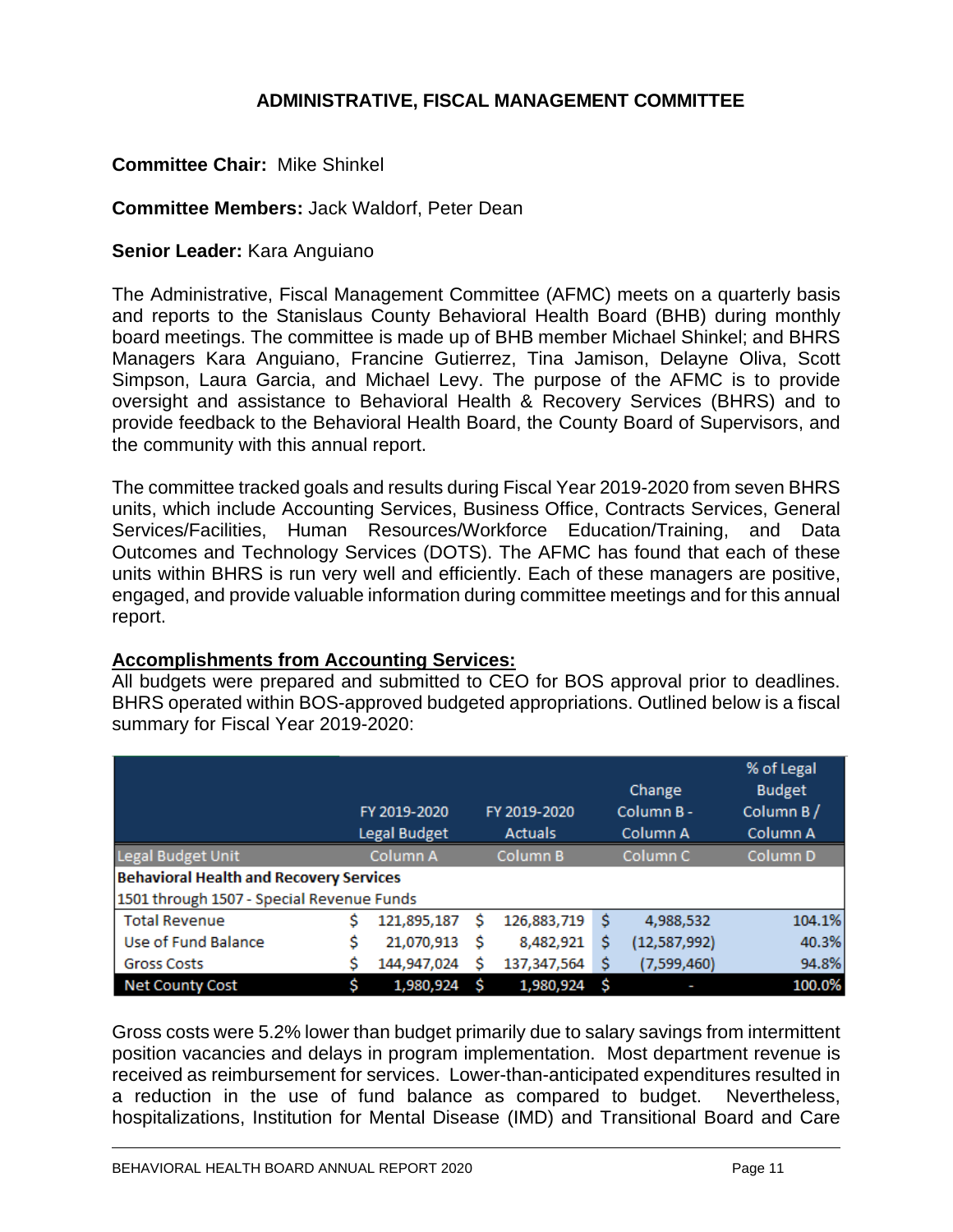costs were higher than anticipated primarily due to the impacts of the COVID-19 Pandemic. Other notable accomplishments for the Accounting Services division include:

- Successfully completed Year 2 BHRS budgets under the new two-year performance and outcomes-based budget reporting format required by the CEO's Office.
- The Fiscal Year 2019-2020 Cash Equivalent internal audit showed continued improvement and compliance with policy as a result of the collaborative effort with departmental partners.
- Presented multiple training modules to new and existing BHRS staff on the Department and County Purchasing Card policies to ensure continued compliance and minimize audit findings. Additionally, this training has been added to the onboarding process for new BHRS staff receiving a County Purchasing Card.
- Presented multiple training modules for BHRS staff on Support Services Funds and Budget and Fiscal Oversight.
- Worked closely with the County's external auditors during the Single Audit and preparation of the Consolidated Annual Financial Report for fiscal year 2018-2019. Continued to work collaboratively with Auditor-Controller, County Purchasing, and BHRS contracts staff to identify areas where there is a need to modify contract language, GSA purchasing policy, and internal procedure to accommodate new regulations.
- In collaboration with other Department staff, continued implementation of the expanded substance use disorder services under the Drug Medi-Cal Organized Delivery System (DMC ODS) waiver. Provided training and technical assistance to BHRS-run and contracted programs about the new cost reimbursement model.
- Worked collaboratively with other Department staff in support of continued implementation of various aspects of Continuum of Care Reform (CCR).
- Accounting Staff continues to work closely with DHCS to bring Cost Reports current to support more timely reimbursement for services.
- In collaboration with the CEO-Office of Emergency Services, and the Auditor-Controller's Office, staff prepared the COVID-19 reimbursement claims to draw down both Federal and State reimbursement.
- Staff applied for multiple new grants to support the Continuity of Operations during the Pandemic, and enhance the department's ability to provide telehealth services, remote work, and mandated services.
- The department also hired a Fiscal Manager due to the promotion of the previous Fiscal Manager to the vacant Chief Fiscal Officer (Assistant Director) position.

## **Accomplishments from Business Office:**

The Business Office team supports the department through maximizing revenue by identification of correct pay sources, timely and accurate billing, and research and followup on claims for Mental Health and Substance Use Disorder services. Services are claimed to Medi-Cal three months in arrears to eliminate excess voids and errors in claiming.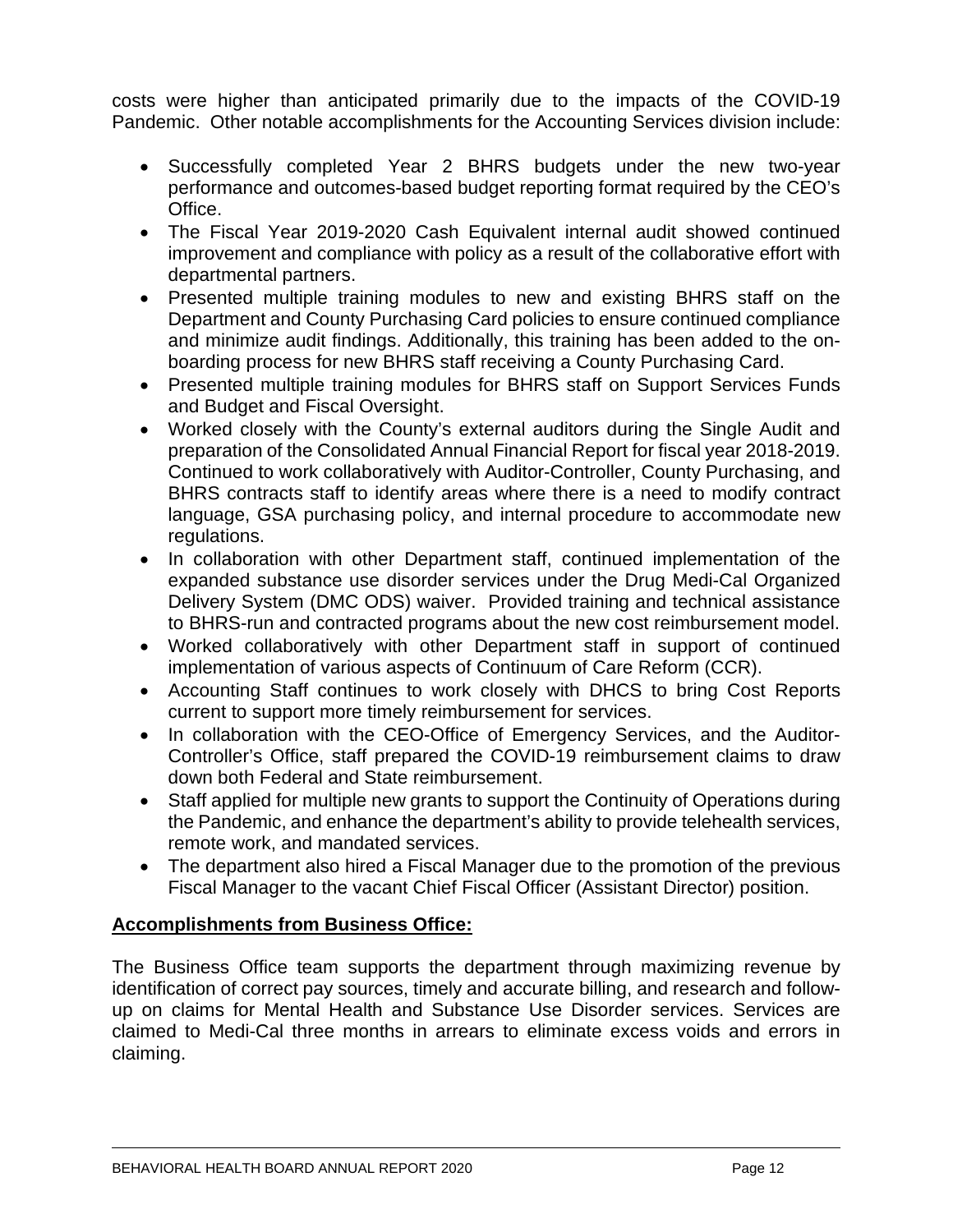Highlights and accomplishments in Fiscal Year 2019-2020 include the following:

- Due to the County-wide hiring pause, Business Office staff have assumed key duties from vacancies in the General Services/Facilities and Contracts teams. This has fostered collaborative relationships between all Administrative divisions by providing efficient delivery of services to internal customers.
- Staff developed a training and technical assistance to programs to improve timely billing of services and maximization of revenue. Prior to the COVID-19 public health emergency, the intention was for Business Office staff to provide the training at each program site. During the current fiscal year, the division will be rolling out an online/virtual training format.
- Continued to claim services under the new California Drug Medi-Cal Organized Delivery System. Since its implementation on April 1, 2019, the program continued to grow in FY 19/20. Throughout the fiscal year, staff worked collaboratively with program, fiscal, quality services, and information technology divisions to ensure the billing of services was set-up correctly. The Business Office continues to monitor the new claiming data to ensure we are maximizing revenue.
- Services that are entered into the electronic health record with claiming errors appear on a suspended services report. Medi-Cal billing staff are diligently reviewing these claims and communicating with program staff to make appropriate changes and minimize fiscal implications to the department for loss of revenue. Business Office staff and program staff continue to work collaboratively on this effort.
- Business Office staff worked collaboratively with the Medical Records division to implement an improved claim voiding process. The online void database went live in April 2020.
- The division researched and identified that it could increase efficiency and be more cost effective to transition private insurance claiming from paper to utilizing an online clearing house service. This process improvement will speed up the claiming process to private insurance companies and reduce the amount of follow up required of staff. Dual insured claims will be timely crossed over to Medi-Cal ensuring quick collection of revenue. The transition to online private insurance claiming will go live in October 2020.

## **Accomplishments from Contract Services:**

BHRS Contract Services supports the department by drafting, amending, renewing and terminating agreements (including state contracts, memorandums of understanding and inter-agency agreements), facilitating the Request for Proposal (RFP) and other procurement processes, managing State contracts, facilitating contract monitoring in line with all State and Federal regulations, along with initiating and drafting contract-related Board of Supervisor agenda items. In addition, the Contract Services team serves in an advisory role to Senior Leadership and program staff in developing new contracts, researching contractual issues or questions and being the subject matter experts for all county agreements and related processes. Over the past fiscal year, the Contract Services team has had many accomplishments in supporting BHRS operations: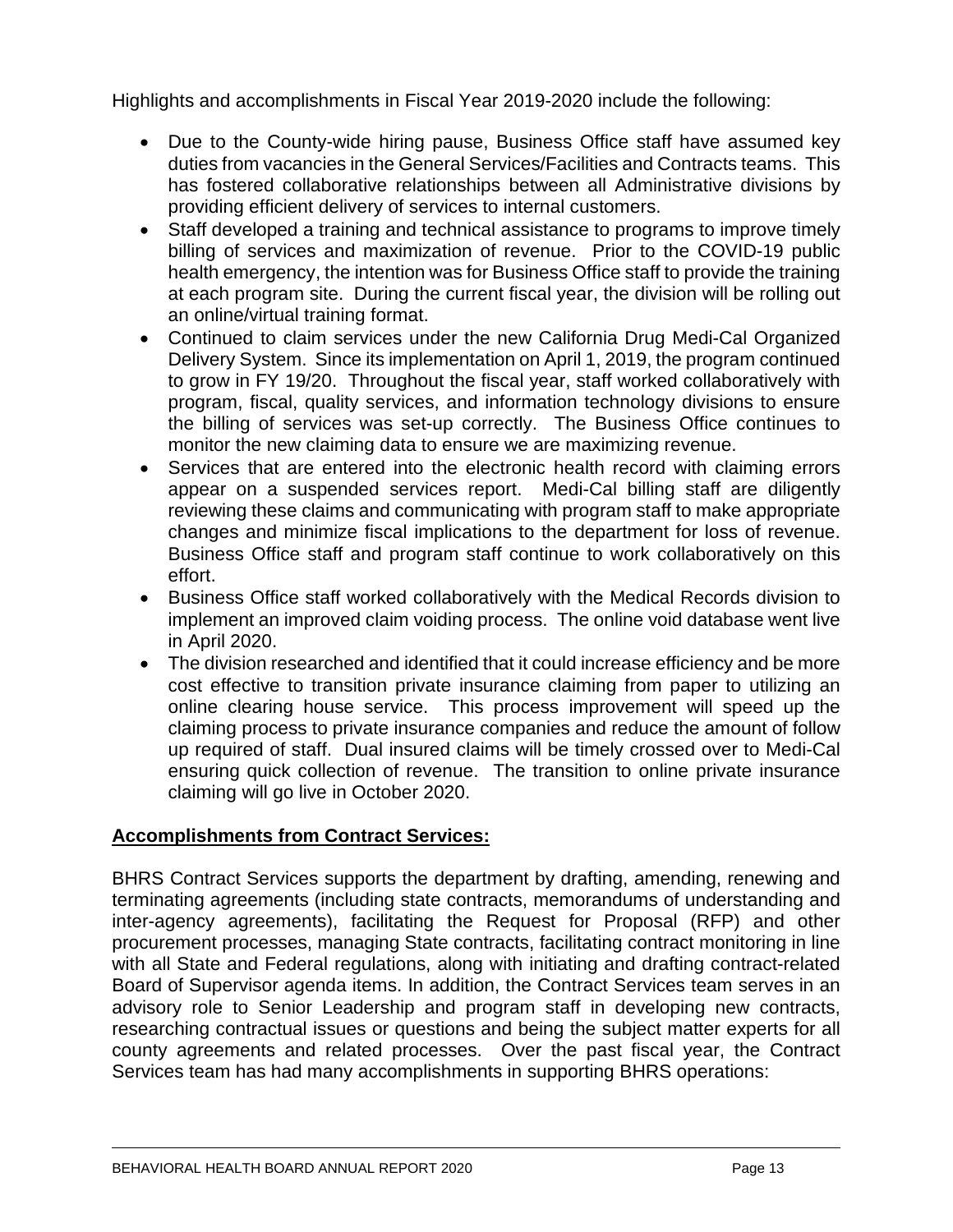- Ninety-one (91) contracts totaling \$75.8 million were approved by the Board of Supervisors on June 9, 2020, in order to continue services in Fiscal Year 2020- 2021.
- Ten (10) Request for Proposals were initiated in Fiscal Year 2019-2020.
- Implemented a plan to convert a paper-driven contract process to an electronic format to support the remote work environment during the COVID-19 crisis and established new internal processes and controls to ensure adherence to County and State/Federal purchasing policies and guidelines.

## **Accomplishments from Data Outcomes & Technology Services (DOTS):**

DOTS provides IT support to the department as well as department outcomes in support of community programs. DOTS is responsible for hardware and software of the Electronic Health Record (EHR). DOTS also has responsibility for the local area network, data outcomes, and state reporting including, consumer perception surveys and other department surveys. DOTS is proud of the everyday work and the many accomplishments made during Fiscal Year 2019-2020. These include:

- Deployed new system at DOTS Help Desk Main Number
- Deployed JIRA Ticketing System to track & manage service requests
- Implemented Remote Desktop Protocol (RDP) for staff working remotely and/or at home
- Recruitment & hire of essential/critical Senior Software Developer position
- Implementation of pre-project assessment tool
- Deployment of additional laptops and smartphones to support staff working remotely
- Developed a partnership with the County IT department to support critical developer staff resources
- Implementation of ITAM Asset Management Software
- Implementation of Covid-19 Assessment Tool

## **Accomplishments from General Services/Facilities:**

BHRS General Service Department supports the department through procurement of goods and services, delivery of interoffice mail and supplies, and coordinating the maintenance and repairs of facilities and grounds. The BHRS General Service Department is proud of the everyday work and the many accomplishments made during Fiscal Year 2019-2020. These include:

- Collaborated with DOTS to deploy a new work order system, Jira.
- Relocated the Human Resources team from the second floor of Building A to Building D, allowing for a more accessible and spacious HR office.
- Identified and managed all PPE purchases and deployments for BHRS during the Covid-19 crisis.
- Designed, built, and installed plexiglass barriers for client servicing locations and client transportation vans within BHRS sites to provide social distancing barriers.
- Coordinated a work group to redesign BHRS' purchasing policies and practices.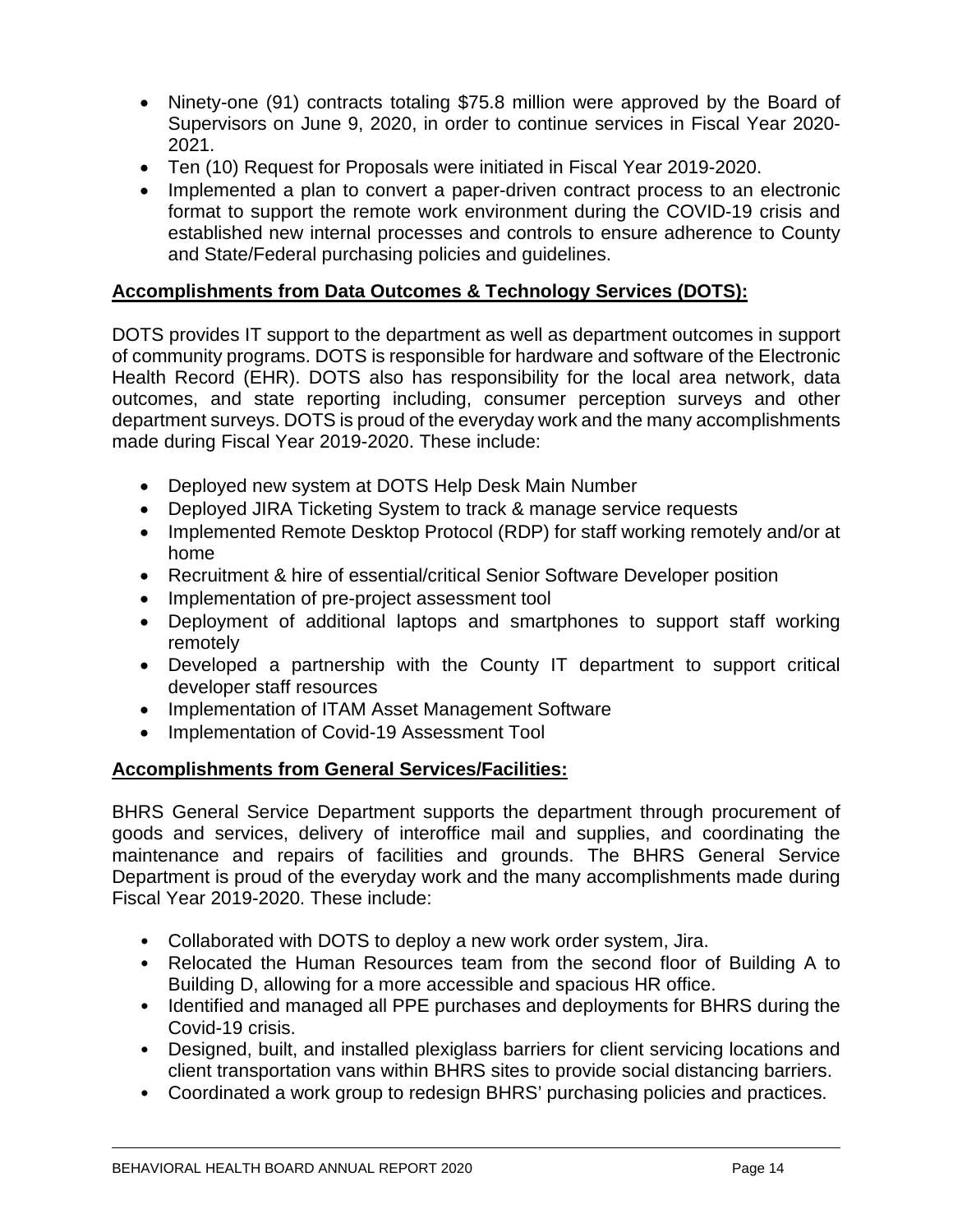## **Accomplishments from Human Resources/Workforce Education/Training:**

The BHRS Human Resources (HR) team, which includes the Workforce Education & Training (WE&T) program, supports the department through staff training and development strategies, recruitment and retention efforts, employee and labor relations, employee orientation, payroll processing and injury/illness management. The Workforce Education & Training (WE&T) program is a component of the Mental Health Services Act (MHSA) and focuses on the educational and training capacity of the mental health workforce, with the goal to further develop a diverse, skilled workforce; as well as continuing to build collaboration with community partners. Two examples are the continued efforts to expand volunteer participation and partnership with Modesto Junior College to support their California Association of Social Rehabilitation Agencies (CASRA) program.

Other accomplishments/projects include:

- HR continues to provide a weekly report to BHRS Leadership that assists with staffing strategies; as well as chairing several committees, including: the Position Control/Budget meeting, the Administrative/Fiscal Quality Improvement Council, etc.
- HR continues to coordinate the renewing and updating of approximately 25 Personal Service Contracts.
- Due to the retirement of the HR Manager, the Department hired a replacement. In addition, a previously approved HR Manager position was filled through the County transfer process.
- HR provides training and updates during the Monthly Leadership meeting and the BHRS Clerical Meeting.
- HR participated in seven (7) external audits during the timeframe of October 2019 and April 2020.
- Labor Relations efforts continue to be an important focus, as Labor Management meetings continue to take place with SEIU (which is our largest union membership) and our Department identified a manager to participate in the California Nurses Association (CNA) labor union negotiations.
- The WET program continues to partner with MJC for the CASRA program and the number of students receiving WET support for this 9-unit Certificate Program continues to increase, i.e., For Spring 2020, 66 student received support.
- HR provided ongoing leadership and support to the WET Volunteer program for processes including; application, hiring and placement of over 60 Volunteers.
- The Training program has successfully converted multiple onsite trainings to virtual platforms.
- The committee has identified the new Learning Management system, with implementation scheduled for 2021.
- The WET Volunteer Celebration was scheduled for April 2020, but due to COVID-19, it was postponed this year.
- To celebrate May as Mental Health Month, the Mental Health Kickoff Event was scheduled for May 2020, but due to COVID-19, it was postponed this year.
- Data was provided for the MHSA annual report for Fiscal Year 2018-2019.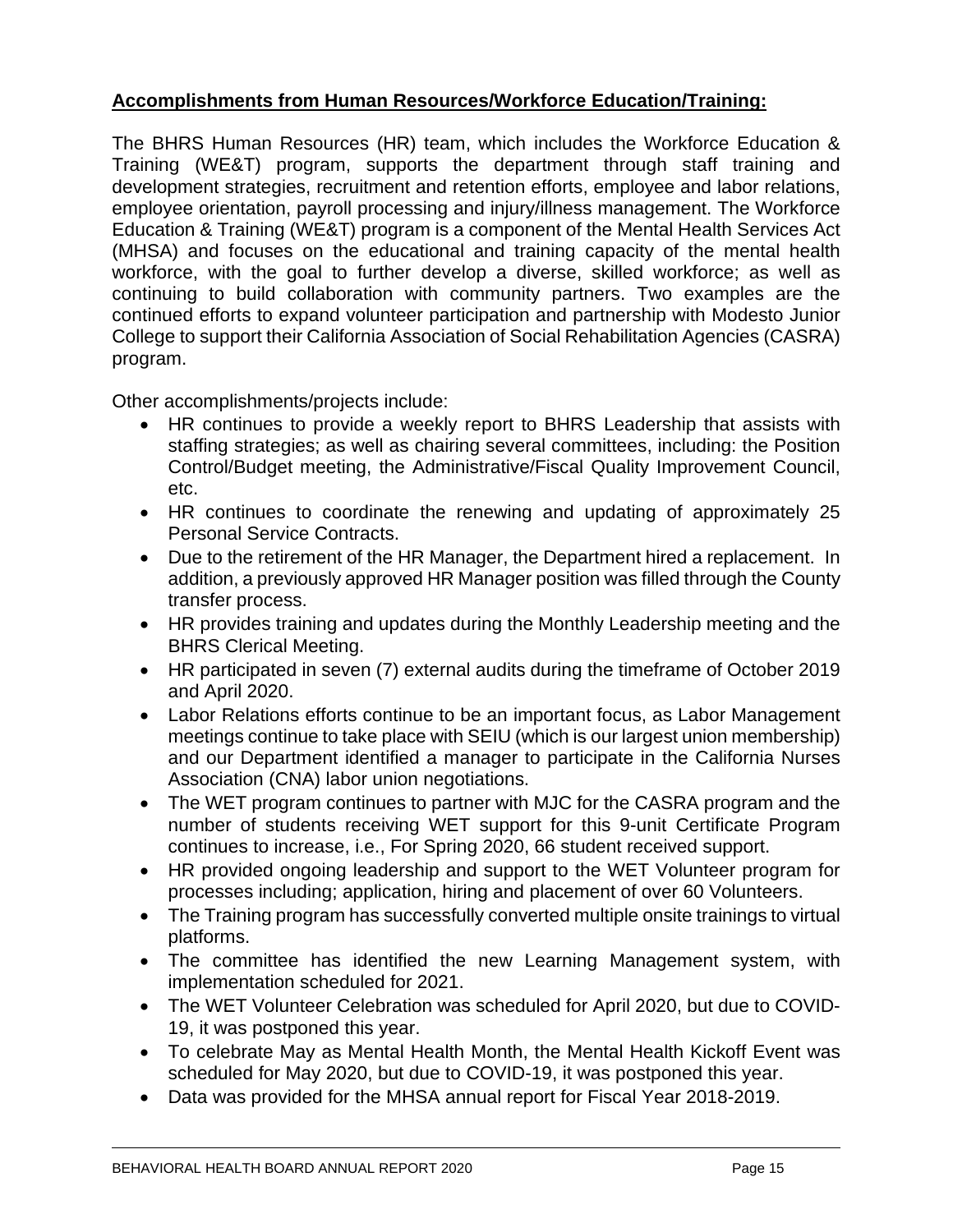- Data was provided for the Network Adequacy Reporting (NACT) requirements of the State.
- The County is in the process of upgrading the County Intranet.

The Administrative, Fiscal Management Committee is pleased to provide this annual report detailing the efforts of Behavioral Health and Recovery Services and its accomplishments. This committee believes that BHRS is striving for excellence while adhering to Board of Supervisors priority; "Efficient Delivery of Public Services."

Respectfully submitted by Kara Anguiano on behalf of Mike Shinkel, Chair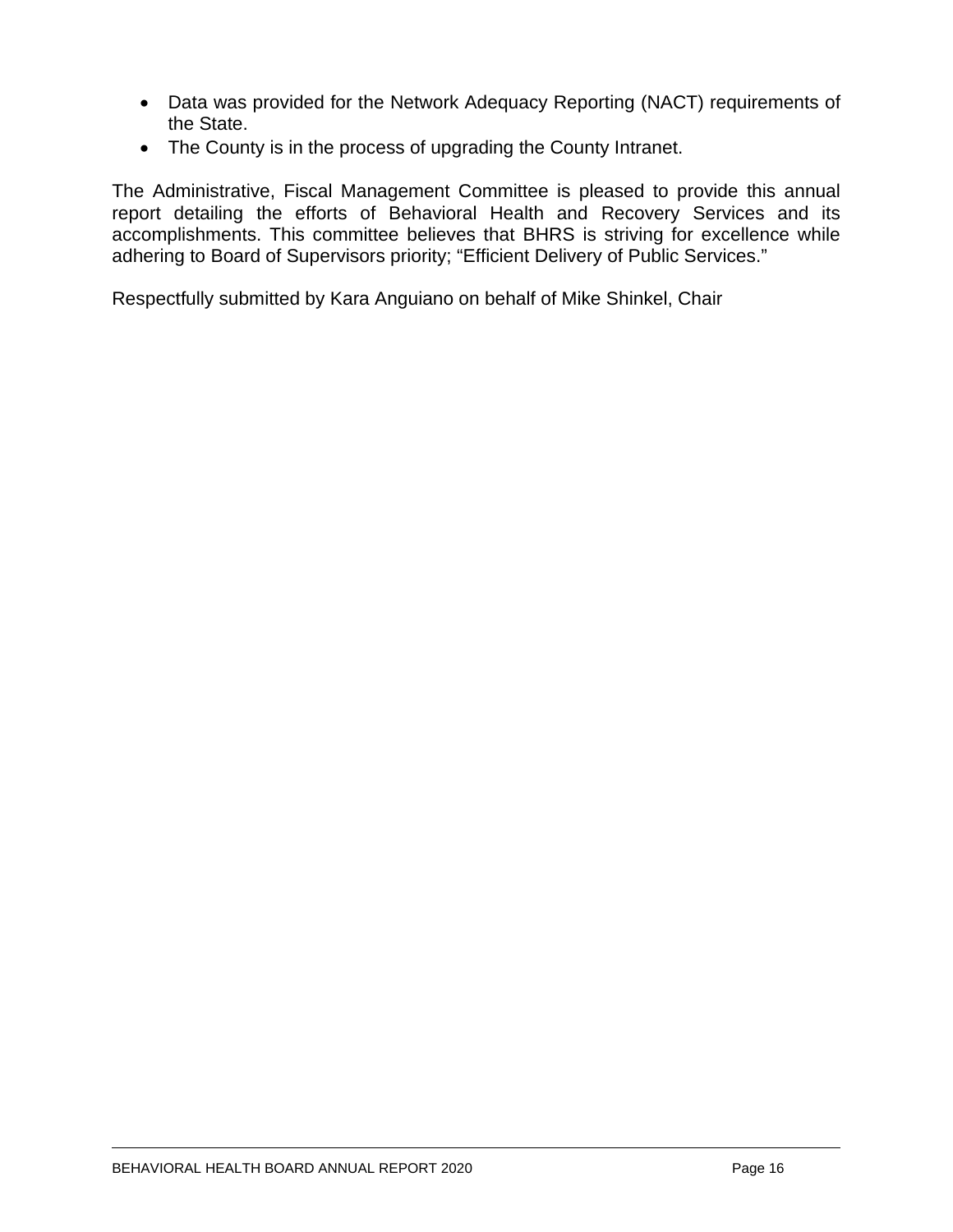## **MANAGED CARE COMMITTEE**

## **Committee Chair:** Jack Waldorf

#### **Committee Members:** Charmaine Monte, Jerold Rosenthal

#### **Senior Leader:** Monica Salazar

The Managed Care Committee reviews state audits, the Annual External Quality Review Organization and the Triennial Medi-Cal Systems Audit. Both audits review access, services provided, quality of care, BHRS internal processes, consumer participation, and other areas of the department.

The committee's primary focus is to analyze various aspects of the county's contractual relationship with Doctors Behavioral Health Center, the county's Psychiatric Health Facility, and the Crisis Stabilization Unit. This includes trends and percentages of denied days and appeals, access, and re-hospitalizations. It also includes the impact of restoration to competency patients, the number and percentage of uninsured patients, and a comparison of the lengths of stay for insured and uninsured adult and child patients. In addition, the committee analyzes the impact of two managed care plans, Health Plan of San Joaquin and Health Net, that are responsible for providing services to individuals covered by Medi-Cal that have mild to moderate mental illnesses.

The chairperson of the Managed Care Committee also serves as a Behavioral Health Board representative on the Doctors Behavioral Health Center Advisory Board, where the committee's analyses are also considered.

Respectfully submitted by Jack Waldorf, Chair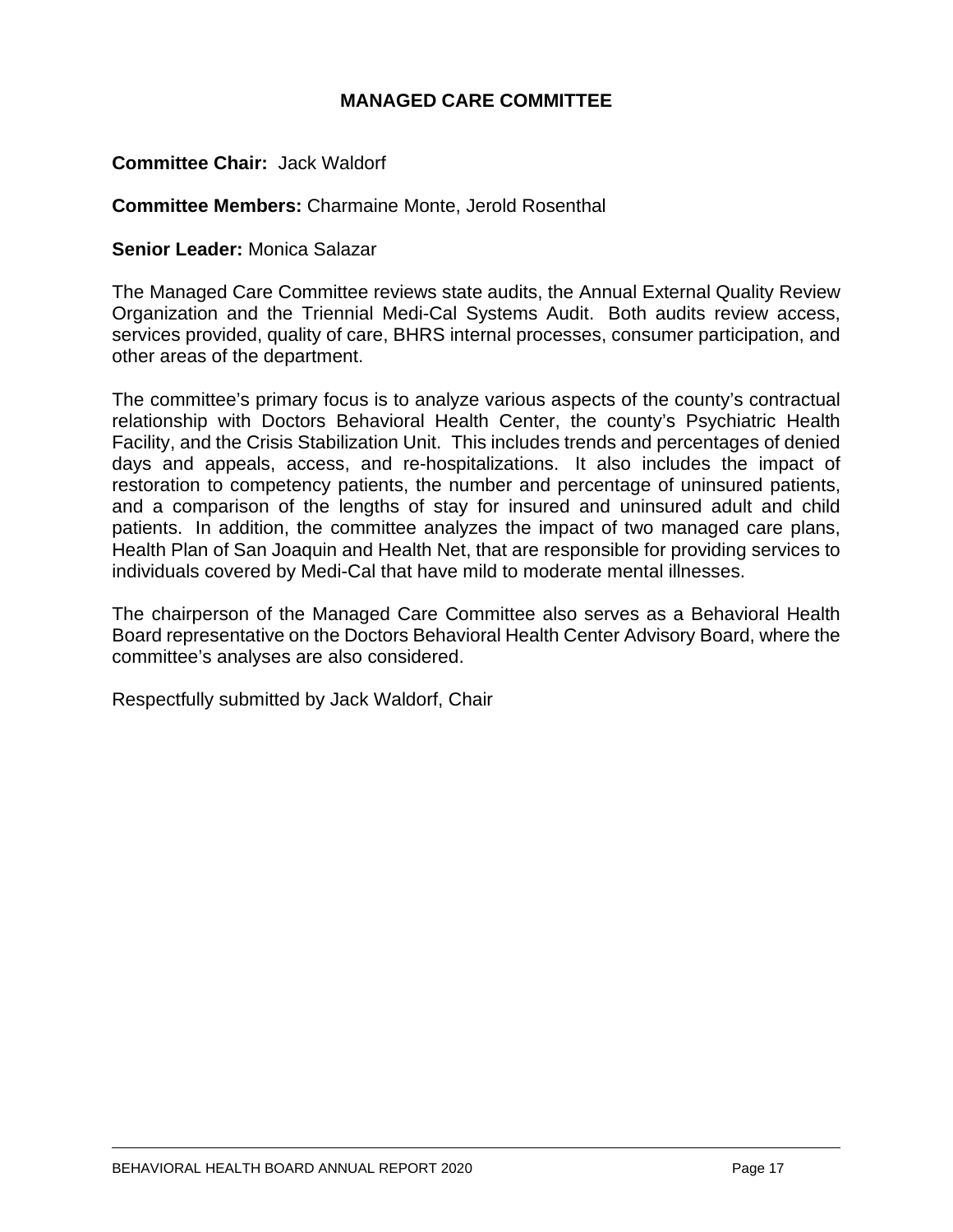## **PREVENTION AND COMMUNITY EDUCATION/OUTREACH COMMITTEE**

**Committee Chair:** Carlos Hernandez Jr.

**Committee Members:** Jack Waldorf, Frank Ploof

**Senior Leader:** Kevin Panyanouvong, LCSW

## **TOGETHER WE ARE STRONGER**

## **Site Visits:**

- Visited and toured Modesto Outdoor Emergency Shelter
- Visited NAACP Public Heath Meeting
- Toured Salvation Army Berberian 182 bed facility
- Toured Stanislaus Recovery Center
- Remotely held the 1<sup>st</sup> Virtual Behavioral Health Board

## **Learning:**

On November 8, 2019, the Prevention and Community Education/Outreach Committee visited Stanislaus Recovery Center. The center serves forty-four inpatient and onehundred outpatient adult-co-occurring mental health and substance abuse patients. Services are provided from forty-five days to ninety days. Patients may be put on a waiting list from one to six weeks depending on the need and availability of the center. The program provides professional services that helps people rebuild their lives through crisis stabilization, cultural competence, and evidence-based practices. The staff work hard with minimal resources to provide care to the most vulnerable in Stanislaus County. There are overlaps in services, but these services are essential due to poverty, trauma, substance abuse and mental illness. Stanislaus Recovery Center is an aging facility with beautiful grounds. The main center that occupies patients should be torn down and rebuilt to accommodate the needs within the community and the courteous staff employed there. The center is in need for more capacity, medical providers, care coordination, increased funding and partnering with organizations such as Peer Recovery Art Project to provide a drop-in center and help people heal through art, music, and connection.

On Nov 12, 2019 the Prevention and Community Education/Outreach Committee visited the newly built Salvation Army Berberian Shelter at Ninth and D Street. It was eye opening what the Salvation Army had done to help our community who needs help with housing, mental health issues, substance abuse, job search and legal matters. We learned that people who were staying at MOES (Modesto Outdoor Emergency Shelter had started making their way to receive indoor shelter and had started receiving help from outreach staff. No drugs, alcohol or weapons are allowed inside the low barrier shelter. It was informed that if a guest has had a few alcoholic drinks and are complying with the behavior guidelines they could possibly stay the night. The facility was very nice with new beds, updated cafeteria and a nice chapel to worship if guests felt like doing so. It was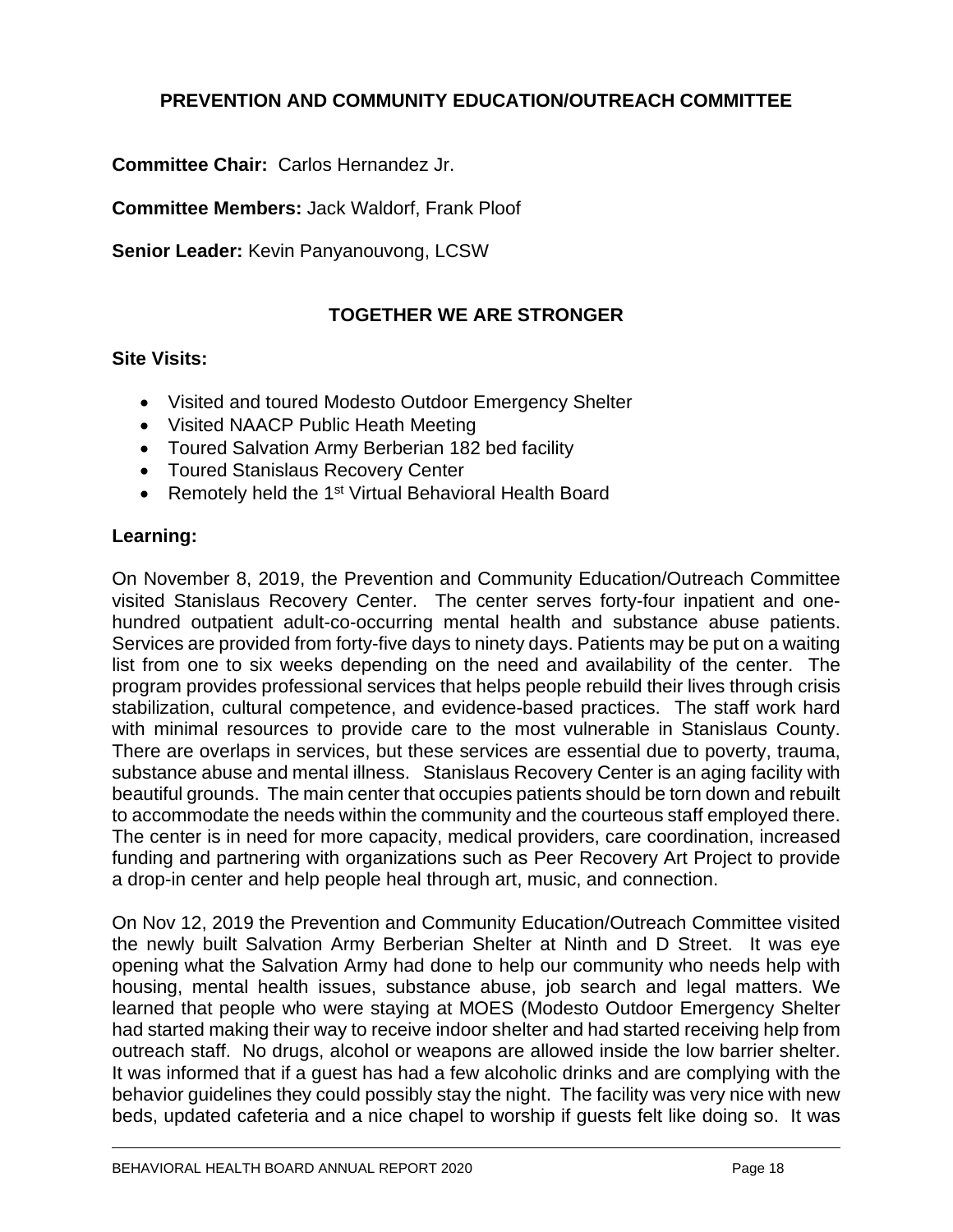informed to us by our tour guide that it was not a requirement to attend church; it would not prevent you from getting your hot meal, shower or any services provided by the facility. Stanislaus County and Salvation Army partnered up in order to remodel the 4.8 shelter Space.

On July 10, 2020 the Prevention and Community/Outreach Committee met and discussed what community outreach Department is doing to reach our families who are sheltering in place during this pandemic. First and foremost, I would like to thank BHRS Staff: Kevin Panyanouvong, Janet Nunez-Pineda, Tracey McKnight, Jennifer Marsh, Esmeralda Garcia and the rest of the staff of prevention and PEI for their relentless efforts. We are living overwhelming times. Stress, anxiety, fear, loss, and grief are all part of ordinary life but throw a pandemic into the mix and it elevates ordinary life. As we met virtually Via Zoom, it was asked of PEI and Prevention "What are we doing to keep our families informed during this pandemic? The Department was confident and proud to mention all the wonderful events and outreaches that are going on such as:

- Informational Flyers such as Myth Busters regarding Covid-19 in several different languages
- COVID 19 Front line responders Self-Care
- COVID 19 Mental Health & Wellness Tips and where to get help in Stanislaus county
- COVID 19 Stanislaus County Resources Flyer
- Our wonderful Promotoras using boots on the ground/grass roots technics to meet our families where they are (Comfortable setting)
- Lawn signs are being placed throughout Stanislaus County
- A Caravan drives around our community "Drive By" with green signs informing our families that our County is still providing support while being safe and distancing
- Family Fun Night by invitation only

## **Challenges:**

The committee still faces the same issue as last year 2019. The committee is small and in need of support. Currently there are two acting members from the Behavioral Health Board. We are members who have families, jobs and choose to volunteer for something outside ourselves. Not for mere recognition, but for the social causes we see in the community. Board members have left the Committee because they feel we (Board Members) are not doing enough. We as volunteers feel as our last Committee chair pointed out that the work is necessary, heartfelt and sincere and would whole heartedly like to lend our fellow brothers and sisters a helping hand.

## **Recommendation:**

Keep allowing Board Members & volunteers to attend Community outreach. Continue to encourage and include members of the board in planning of projects. Not to suggest but as a reference of someone with lived experience and has gone through these life event such as Mental health, Drug addiction, alcoholism etc.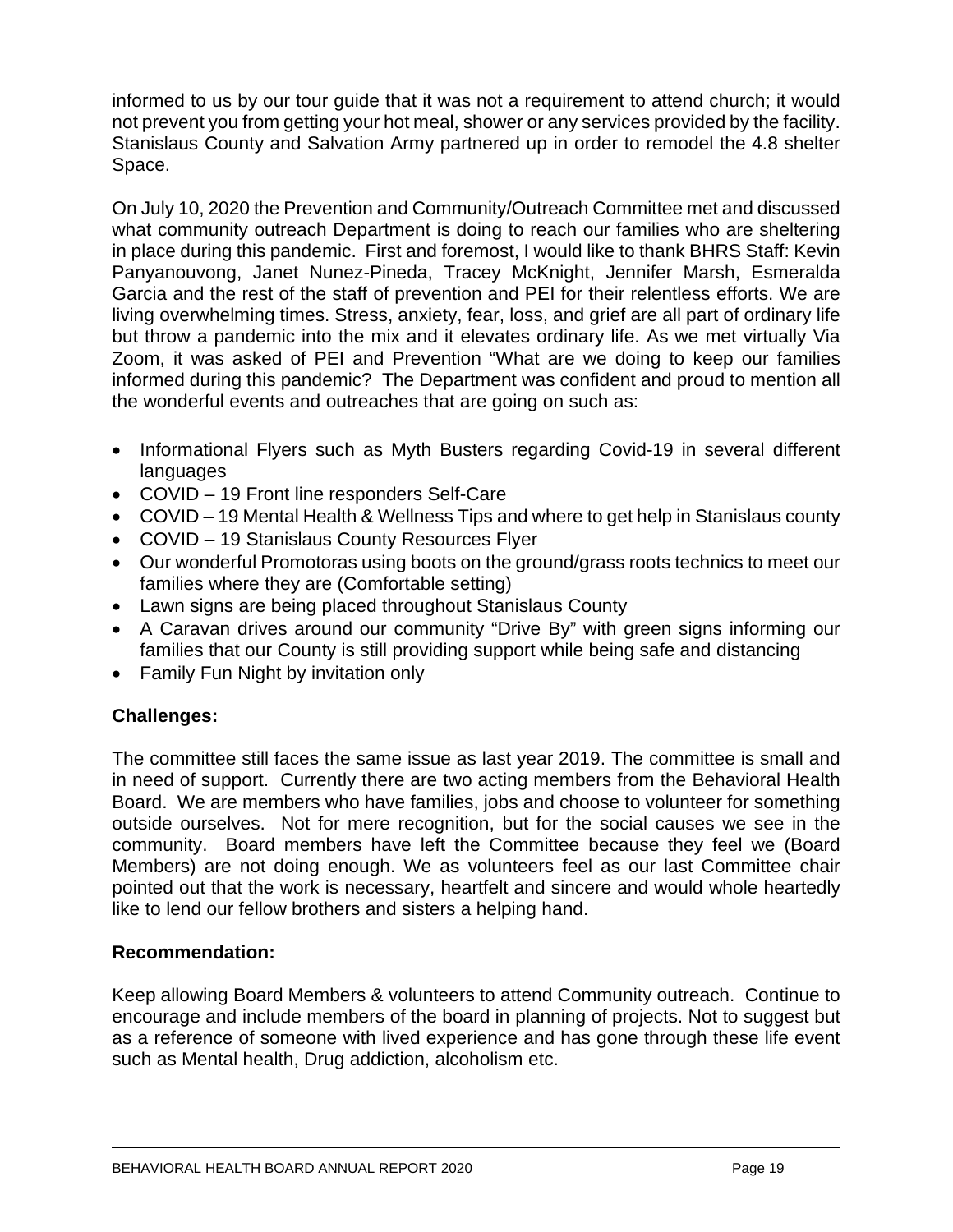## **Goals and Plans for 2021:**

Despite being in a pandemic and not knowing when we will return to normal day to day activities. Our goal is to continue site visits and adapt to using virtual software such as Zoom to conduct site visits this coming year and work closely with BHRS Substance Use Disorder Prevention and Mental Health Prevention.

As board members we will continue to promote Advocacy to our peers and keep learning and working side by side with our county. Alcohol, substance misuse and vaping are increasing in our youth. It is important to raise awareness of the potential harm to their developing brains. These drugs affect mental health, education and put our children at risk for addiction and substance abuse. Frequent use of these substances is associated with changes in the area of the brain involved with memory, decision making, impaired learning and increase risks of psychotic disorders. Through prevention, treatment, and recovery principles into the larger health care system we can increase access to care, improve quality patient care and improve positive outcomes for our community.

Respectfully submitted by Carlos Hernandez Jr., Chair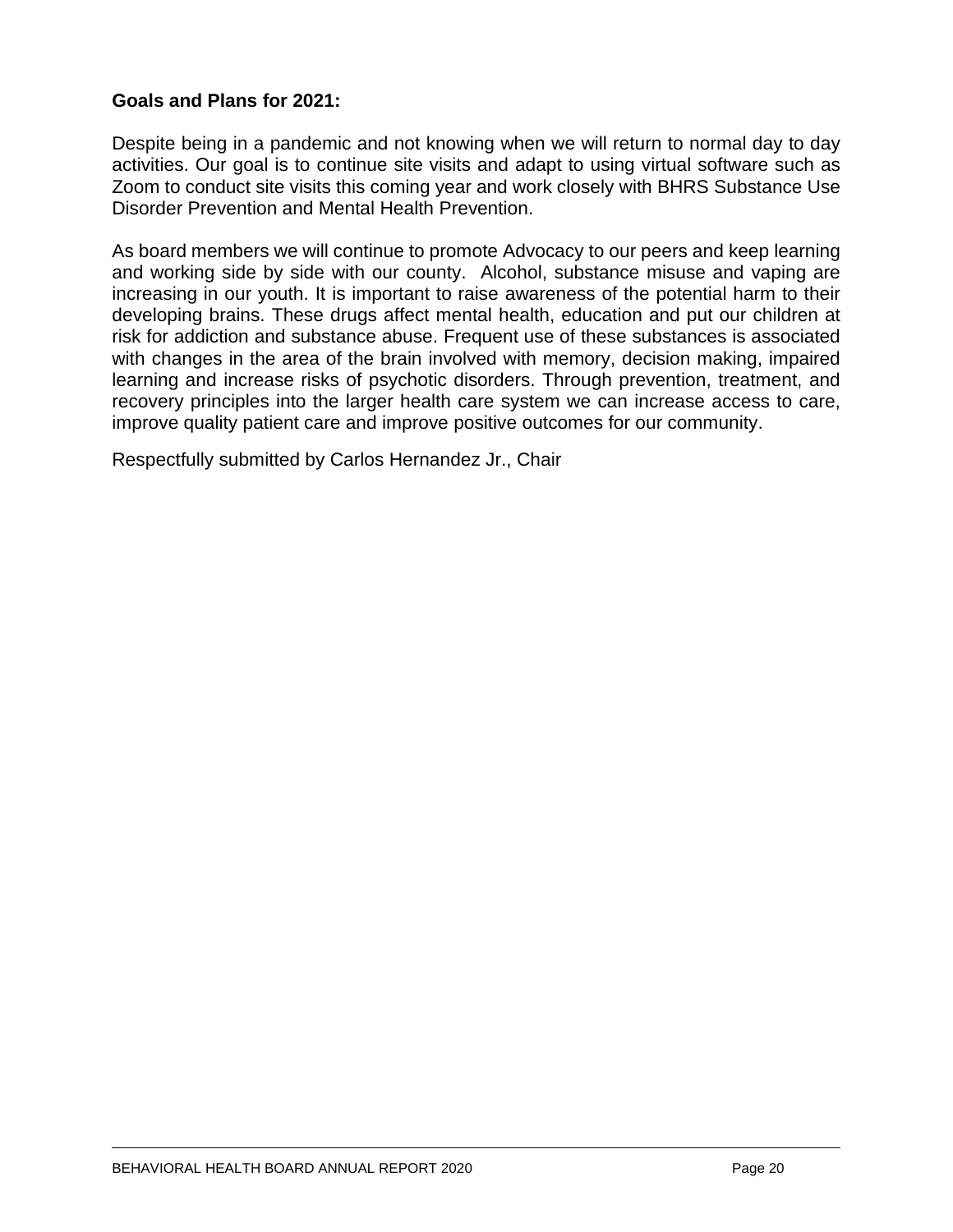## **IMPACT- DEPARTMENT RUN SERVICES COMMITTEE**

## **Committee Chair:** Peter Dean

**Committee Members:** Frank Ploof, Kathy Rupe

#### **Senior Leaders:** Debra Buckles and Pam Esparza

During the year from July 1, 2019 to June 30, 2020 this committee will have been merged for three years as the Behavioral Health Board (BHB) that has the oversight of Mental Health and Substance Use Disorder services. Virginia Solorzano volunteered to assume the Chair duties for this committee from Vern Masse in February 2019. In March of 2020 Virginia Solorzano took a leave of absence. Peter Dean is Chair until Virginia Solorzano returns. Senior Staff members were Debra Buckles and Pam Esparza.

The committee goal is to look at areas for improvement in the following System of Cares (SOC); Children's SOC, Adult/Older Adult SOC, Forensic SOC, Substance Use Disorder services and Housing/Employment Services. Each SOC has a Quality Improvement Committee.

The committee invites department run programs to present information regarding their program and the committee conducts a site visit. During site visits, committee members receive further information about the program and are able to see services being provided. Also, during the site visit a standard questionnaire with questions regarding number of consumers served, any overlap of services with other programs, and other questions regarding how a program could be improved are asked. If possible, committee members talk with consumers regarding their experience and satisfaction with the program. If there appear to be corrections needed or ways the program may be improved, committee members follow up with BHRS management.

During FY19/20, the committee had presentations by and/or visited the following programs: Crisis Intervention Team Project and a General Overview of all department run programs.

In June of 2019, committee member Dean had concerns about determining how departments were meeting their defined objectives. Mr. Dean noted that no department operational plans, standard operating procedures, department level organization charts, staff responsibility charts, or Quality Control documents were present. Mr. Dean questioned how a program/department could be reviewed without more detailed knowledge of what and how the objectives of the department are met. In response, Debra Buckles created a 6-month training presentation for all committee members. The training provided a nicely organized overview of the various programs and departments of BHRS including their objectives. This training is the equivalent of receiving a presentation from each of the departments.

Although beneficial in assisting committee members in understanding the general objectives of a department, the 6-month training did not address Mr. Dean's concerns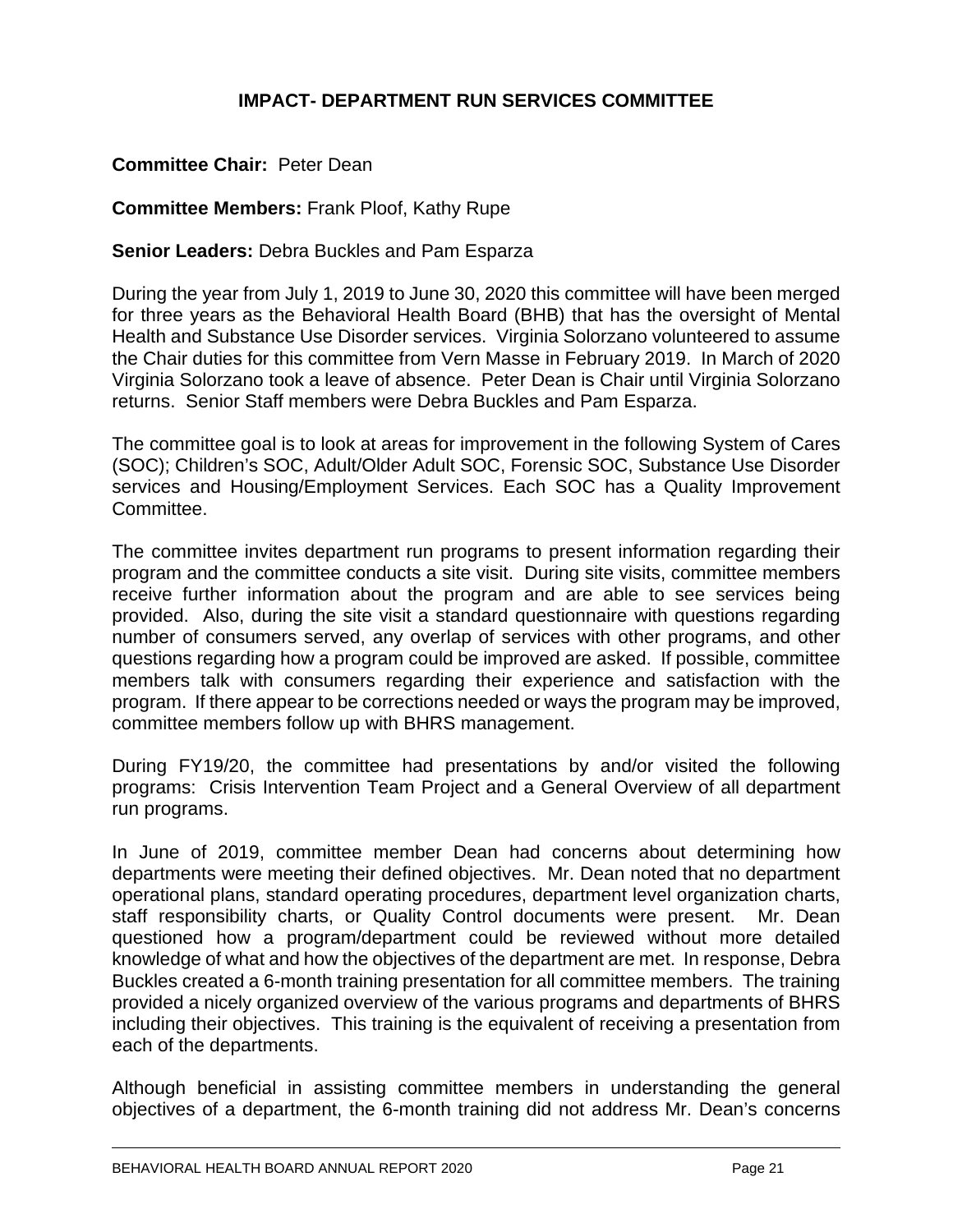regarding the ability to review a department. For example, the Family Advocacy department provided a brochure describing that they provided understanding/information/support in seven areas. However, there are no documents describing what these general statements specifically mean, how these general statements are accomplished, the tasks assigned to staff, how work product is tracked, or the budget to accomplish these tasks. Ruben Imperial, Director BHRS, has indicated he is working on creating standards for services to make them more respectful and understandable.

In March of 2020, the COVID-19 pandemic prevented the committee from meeting until safety protocols could be developed. In June 2020, the committee began meeting by conference call. To date Safety protocol for site visits have not been developed. The committee has begun scheduling presentations by teleconference pending the development of site visit protocols.

Surveys conducted by BHRS staff are currently being relied upon to determine if consumer satisfaction and needs are being met.

Respectfully submitted by Peter Dean, Chair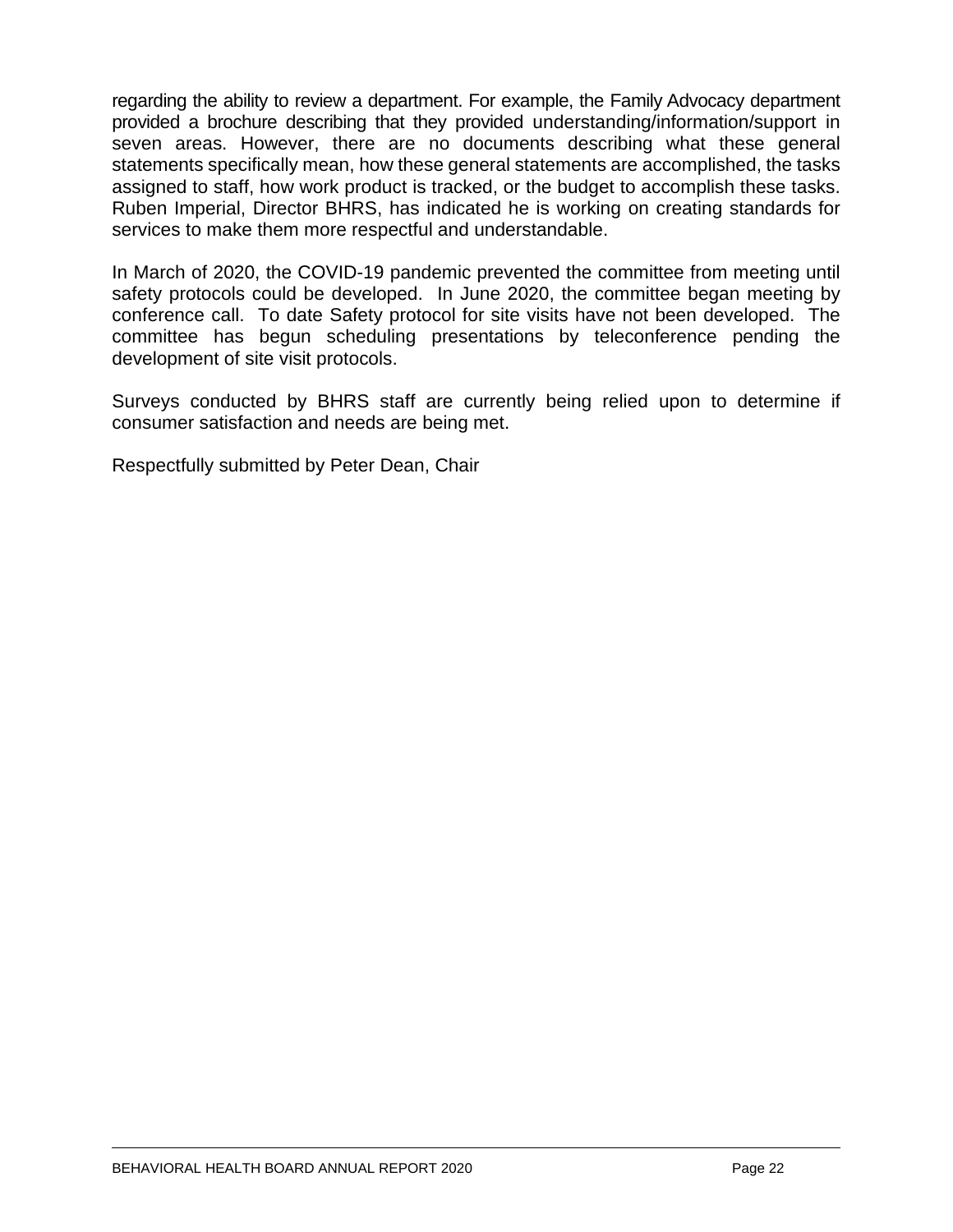## **IMPACT – CONTRACT RUN SERVICES COMMITTEE**

#### **Committee Chair:** Rebecca Clover

#### **Committee Members:** Annie Henrich, Mike Shinkel

**Senior Leaders:** Dawn Vercelli

#### **July 10, 2019 - Presentation**

Nasrin Safi, LMFT, BHRS, Quality Service Manager gave excellent information on the Grievance and Appeals Process. Her delivery was thorough and delivered with warmth and caring. Patient's Rights at 800 Scenic Dr., Modesto are provided with assistance for completing forms and the investigation process. They can file by phone anytime and BHRS must process them within 30 days. The investigating supervisor has ten days to complete the investigation and have it reviewed by risk managers. An expedited appeal must be processed within three days. In addition, a client can request a State Hearing for appeal and a judge will uphold or overturn the decision.

Unfortunately, we were unable to approve the Minutes on July 10 because there was only one Board Member present for the Quality Service presentation and two Board Members must be present for approval.

We still need to fill the vacancy left by Amy Thomas who moved out of Stanislaus County in June.

## **August 14, 2019 – Meeting**

Becky Clover summarized discussions held at the Executive Board Meeting. She understood that there might be a Salvation Army presentation concerning Homeless Vets and distributed flyers for the new program. Also, all communications must be by e-mail. There was a discussion about joining with BHRS Department Run Services and it was suggested that we were invited to visit their meetings and explore for more information, in turn, they are invited to attend our Impact Contract Meetings.

At this Impact Contract Run Meeting we discussed future BHRS presentations and identified possible visits for the remaining year. We still need a new member to replace Amy Thomas.

#### **September 11, 2019 – Meeting**

Planning was done for future presentations using the BHRS Chief, Substance Services Chart per Senior Leader Dawn Vercelli. It was agreed that Impact Contract Run and Impact Department Run Committees will stand alone and remain separate and that Dawn will be notified of all future visits and presentations.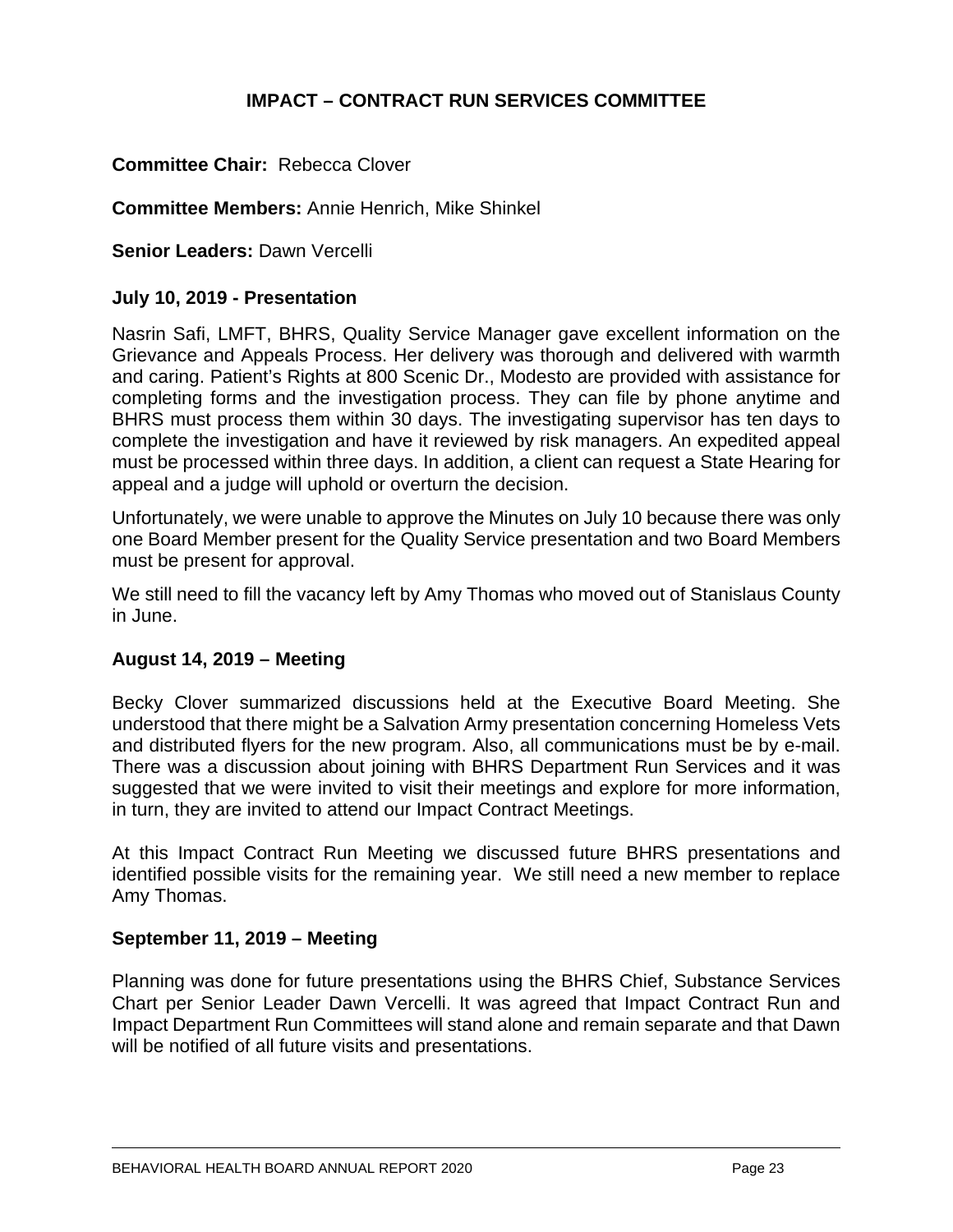## **October 9, 2019 – Presentation**

Renee Dicker, Program Director for "The Last Resort" provided an outline of counseling services for Stanislaus County teens and young adults who suffer from substance abuse or alcohol addiction, or dual diagnosis. She passed out several pamphlets describing their outpatient and residential programs.

Outpatient programs are for ages up to 24 and can be three times a week. Inpatient services can only accommodate six residential patients now and they must possess an "at risk" diagnosis. Hopes are great that they will be able to expand the residential facility as the needs are great!!! They also contract with AspiraNet Group Homes. The clients may receive family, equine therapy, physical therapy, academic instruction, and a gym membership.

## **November 6, 2019 – Presentation**

Site Visit Observation to "The Last Resort" Outpatient facility at 3125 McHenry Ave. Modesto. Annie Heinrich and Rebecca Clover were given a tour and questions were answered by Jill Henry, Assistant Director. The Outpatient clinic sees about 10 to 15 clients for 30 to 90 days who are ages 10 to 18 and 18 to 23. All clients are drug tested and the program is very successful for people who are motivated to overcome their problems. They can receive follow-up for a year and can be re-started if under 18.

Since the residential program clients were on an outing, we were fortunate to be able to tour that facility. It is situated in a large converted house on Orangeburg Ave. and can accommodate up to nine inpatients – two to a room. There is a large table for meals and activities, T.V., and the large backyard is inviting for outside recreation too.

The patients may help and learn to prepare meals and basic housekeeping chores for educational purposes. Annie and I were very impressed and hope that "The Last Resort" funding will increase enough to expand this program.

## **January 8, 2020 – Meeting**

Rebecca Clover gave book reports on two books on mental health, that she had recently read, because the scheduled presentation "Friday Night Live" that was planned for December and moved to January could not be given because of BHRS funding changes in the new year.

The books that were briefly summarized and discussed were: "Tell Your Children the Truth About Marijuana, Mental Illness, and Violence" by Alex Berenson and "The Insanity Offense" by E. Fuller Torrey.

## **February 12, 2020 – Presentation**

Jim Rokaitis represented the "Modesto Police Department Party Patrol" program for substance abuse, this is a BHRS contract program led by Jennifer Marsh that networks for mental illness, substance abuse, addiction, alcohol beverage control and teens